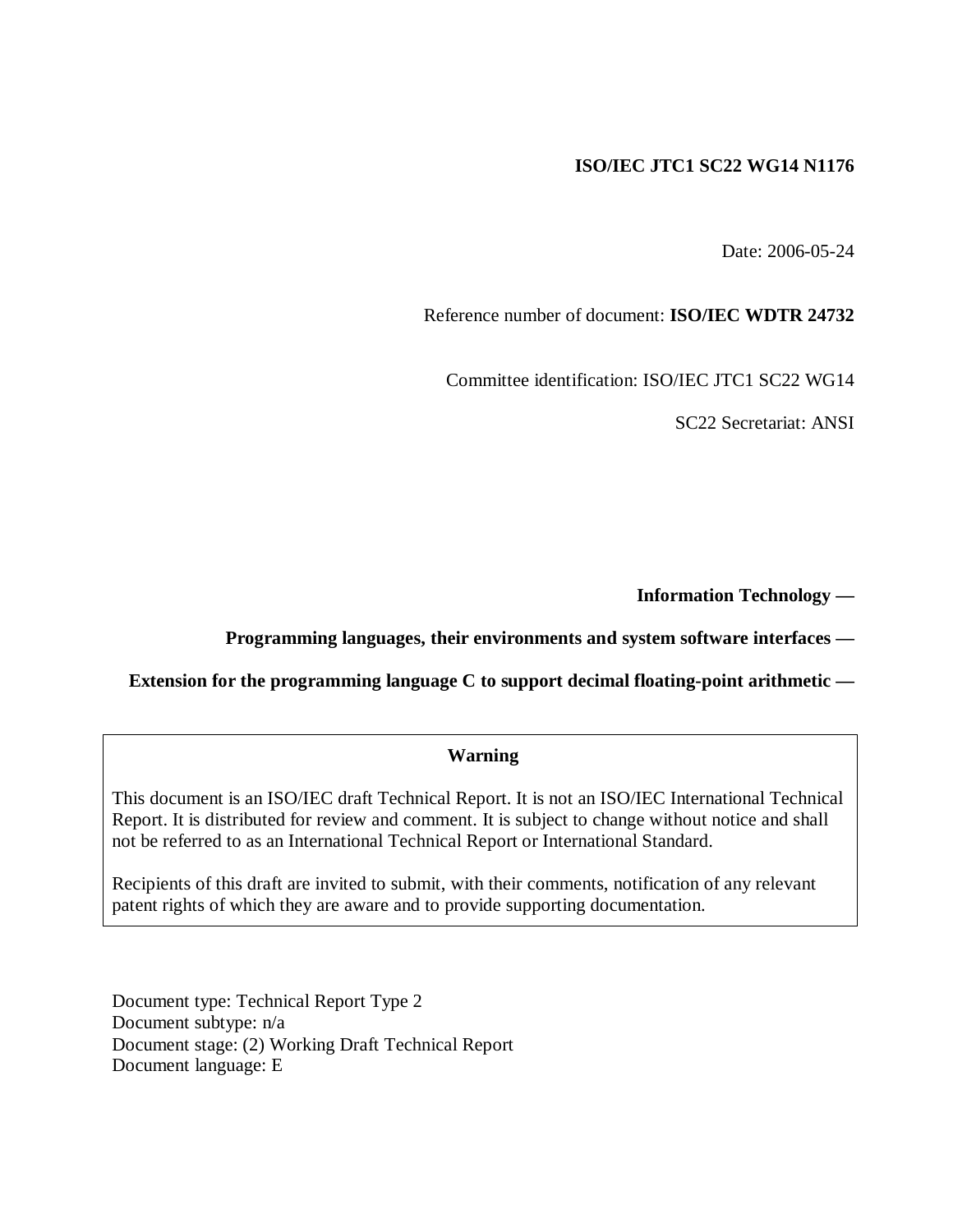#### **Copyright notice**

This ISO document is a working draft or committee draft and is copyright-protected by ISO.

Requests for permission to reproduce this document for the purpose of selling it should be addressed as shown below or to ISO's member body in the country of the requester:

*ISO copyright office Case postale 56 CH-1211 Geneva 20 Tel. +41 22 749 01 11 Fax +41 22 749 09 47 E-mail copyright@iso.org Web www.iso.org*

Reproduction for sales purposes may be subject to royalty payments or a licensing agreement.

Violators may be prosecuted.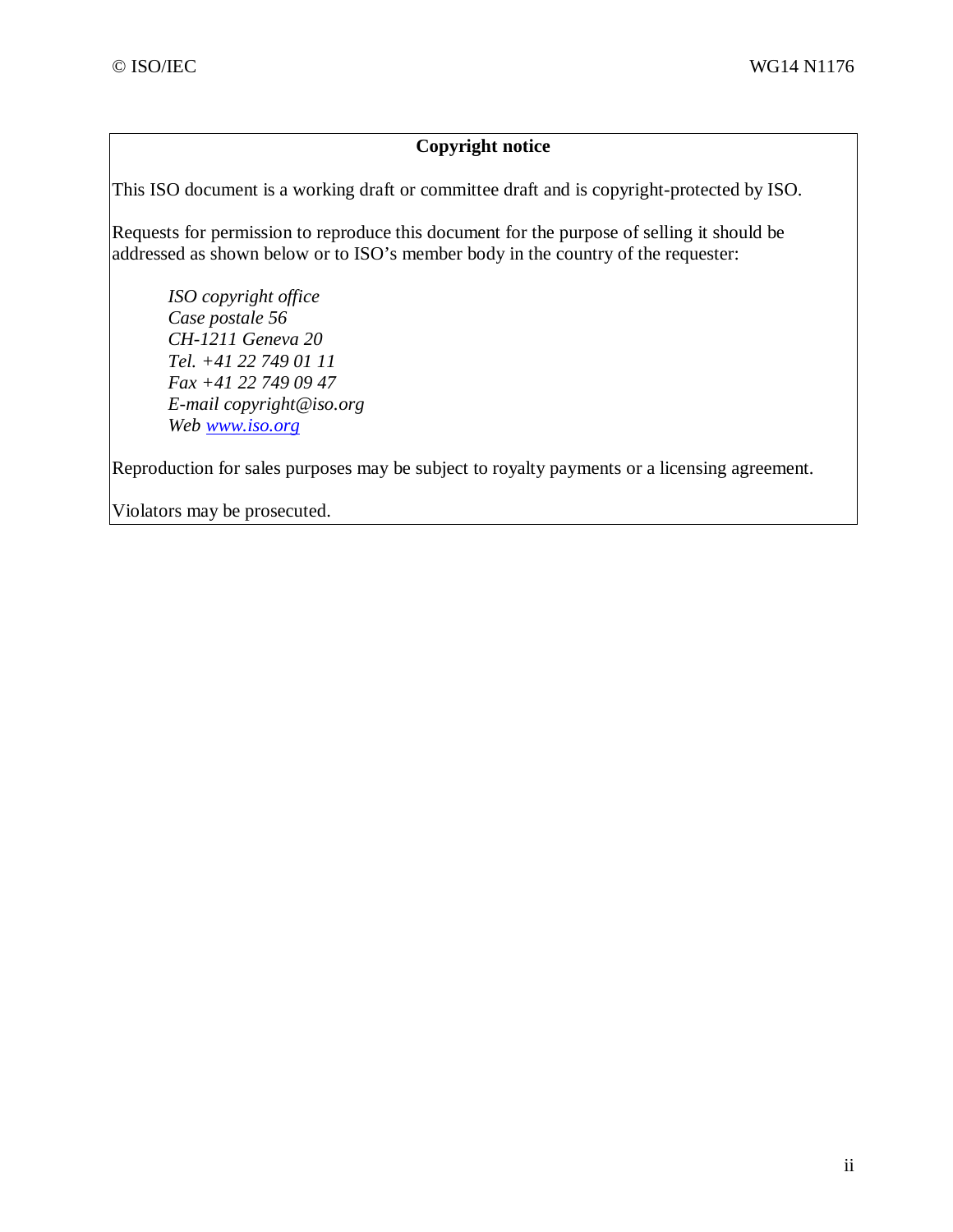# **Contents**

| 1              |       |                                                                                  |  |  |
|----------------|-------|----------------------------------------------------------------------------------|--|--|
|                | 1.1   |                                                                                  |  |  |
|                | 1.2   |                                                                                  |  |  |
|                | 1.3   |                                                                                  |  |  |
| $\overline{2}$ |       |                                                                                  |  |  |
|                | 2.1   |                                                                                  |  |  |
|                | 2.2   |                                                                                  |  |  |
| 3              |       |                                                                                  |  |  |
| 4              |       |                                                                                  |  |  |
| 5              |       |                                                                                  |  |  |
| 6              |       |                                                                                  |  |  |
|                | 6.1   |                                                                                  |  |  |
|                | 6.2   | Conversions among decimal floating types, and between decimal floating types and |  |  |
|                |       |                                                                                  |  |  |
|                | 6.3   |                                                                                  |  |  |
|                | 6.4   |                                                                                  |  |  |
|                | 6.5   |                                                                                  |  |  |
| 7              |       |                                                                                  |  |  |
|                | 7.1   |                                                                                  |  |  |
|                | 7.1.1 |                                                                                  |  |  |
| 8              |       |                                                                                  |  |  |
|                | 8.1   |                                                                                  |  |  |
|                | 8.2   |                                                                                  |  |  |
|                | 8.3   |                                                                                  |  |  |
| 9              |       |                                                                                  |  |  |
|                | 9.1   |                                                                                  |  |  |
|                | 9.2   |                                                                                  |  |  |
|                | 9.3   |                                                                                  |  |  |
|                | 9.4   |                                                                                  |  |  |
|                | 9.5   |                                                                                  |  |  |
|                | 9.6   |                                                                                  |  |  |
|                | 9.7   |                                                                                  |  |  |
|                | 9.8   |                                                                                  |  |  |
|                | Index |                                                                                  |  |  |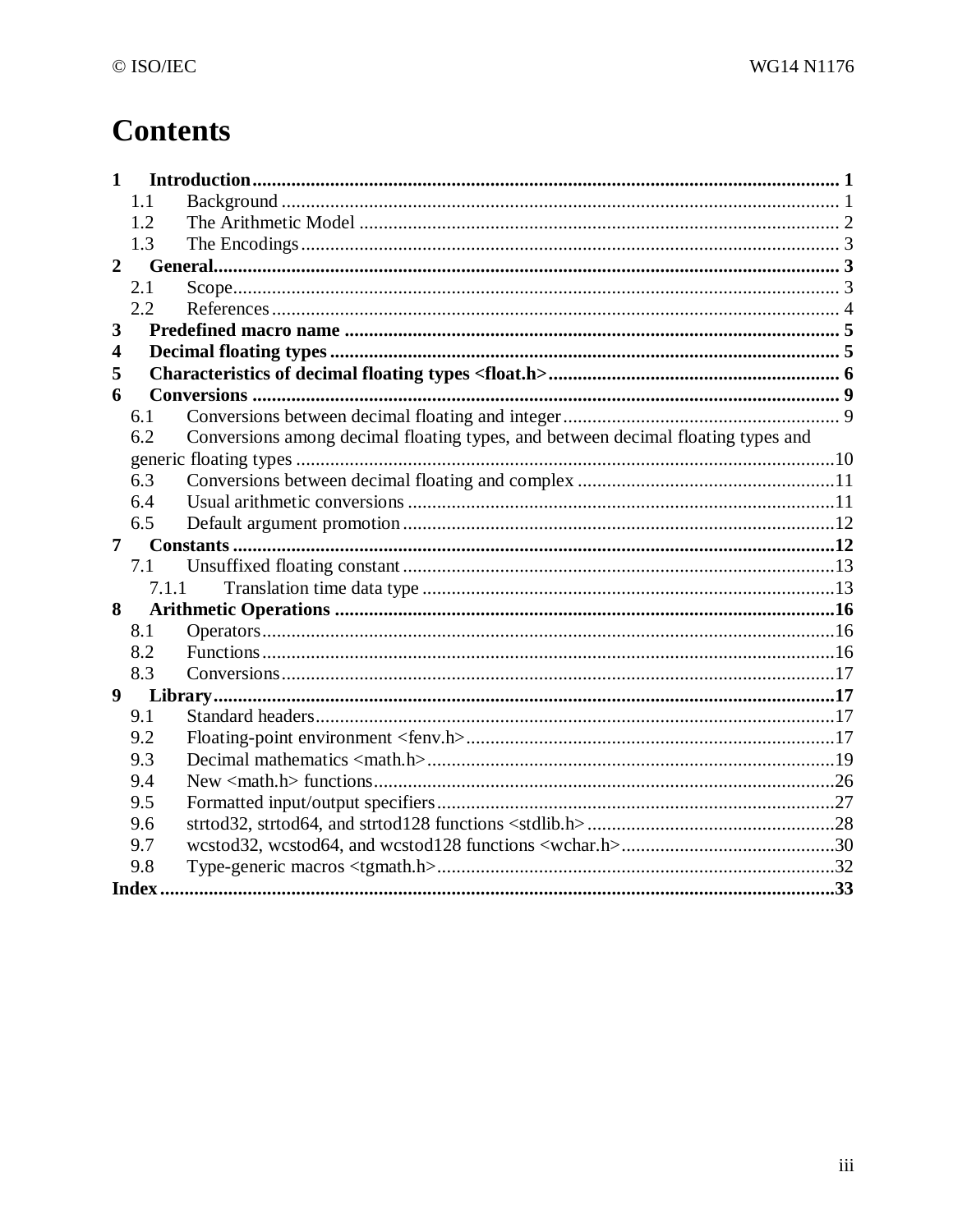# **1 Introduction 1.1 Background**

Most of today's general purpose computing architectures provide binary floating-point arithmetic in hardware. Binary floating-point is an efficient representation which minimizes memory use, and is simpler to implement than floating-point arithmetic using other bases. It has therefore become the norm for scientific computations, with almost all implementations following the IEEE-754 standard for binary floating-point arithmetic.

However, human computation and communication of numeric values almost always uses decimal arithmetic and decimal notations. Laboratory notes, scientific papers, legal documents, business reports and financial statements all record numeric values in decimal form. When numeric data are given to a program or are displayed to a user, binary to-and-from decimal conversion is required. There are inherent rounding errors involved in such conversions; decimal fractions cannot, in general, be represented exactly by binary floating-point values. These errors often cause usability and efficiency problems, depending on the application.

These problems are minor when the application domain accepts, or requires results to have, associated error estimates (as is the case with scientific applications). However, in business and financial applications, computations are either required to be exact (with no rounding errors) unless explicitly rounded, or be supported by detailed analyses that are auditable to be correct. Such applications therefore have to take special care in handling any rounding errors introduced by the computations.

The most efficient way to avoid conversion error is to use decimal arithmetic. Currently, the IBM zArchitecture (and its predecessors since System/360) is a widely used system that supports builtin decimal arithmetic. This, however, provides integer arithmetic only, meaning that every number and computation has to have separate scale information preserved and computed in order to maintain the required precision and value range. Such scaling is difficult to code and is errorprone; it affects execution time significantly, and the resulting program is often difficult to maintain and enhance.

Even though the hardware may not provide decimal arithmetic operations, the support can still be emulated by software. Programming languages used for business applications either have native decimal types (such as PL/I, COBOL, C#, or Visual Basic) or provide decimal arithmetic libraries (such as the BigDecimal class in Java). The arithmetic used, nowadays, is almost invariably decimal floating-point; the COBOL 2002 ISO standard, for example, requires that all standard decimal arithmetic calculations use 32-digit decimal floating-point.

At present, most implementations use software for decimal arithmetic. Even the best packages are slow, and can be 100 times slower than a corresponding hardware implementation, and in some cases much slower. At least one processor manufacturer, therefore, is adding decimal floatingpoint in hardware.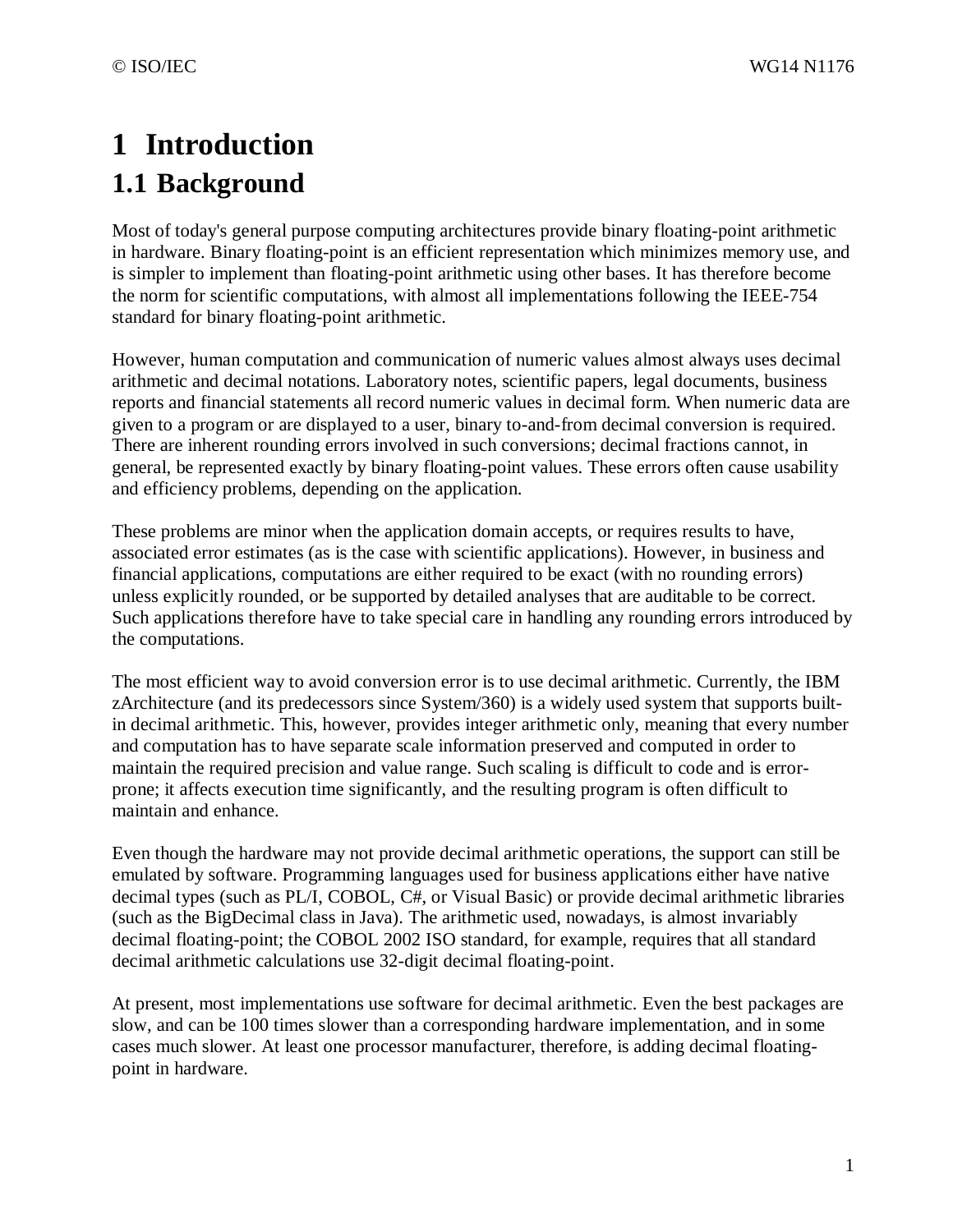Arguably, the C language hits a sweet spot within the wide range of programming languages available today – it strikes an optimal balance between usability and performance. Its simple and expressive syntax makes it easy to program; and its close-to-the-hardware semantics makes it efficient. Despite the advent of newer programming languages, C is still often used together with other languages to code the computationally intensive part of an application. In many cases, entire business applications are written in C/C++. To maintain the vitality of C, the need for decimal arithmetic by the business and financial community cannot be ignored.

The importance of this has been recognized by the IEEE. The IEEE 754 standard is currently being revised, and the major change in that revision is the addition of decimal floating-point formats and arithmetic. These decimal data types are almost as efficient as the binary types, and are especially suitable for hardware implementation; it is possible that they will become the most widely used primitive data types once hardware implementations are available.

Historically there has been a close tie between IEEE-754 and C with respect to floating-point specification. This Technical Report proposes to add decimal floating types and arithmetic to the C programming language specification.

## **1.2 The Arithmetic Model**

The proposal of this Technical Report is based on a model of decimal arithmetic<sup>1</sup> which is a formalization of the decimal system of numeration (Algorism) as further defined and constrained by the relevant standards, IEEE-854, ANSI X3.274, and the proposed revision of IEEE-754. The latter is also known as IEEE-754R.

There are three components to the model:

- *numbers* which represent the values which can be manipulated by, or be the results of, the core operations defined in the model
- *operations* the core operations (such as addition, multiplication, etc.) which can be carried out on numbers
- *context* which represents the user-selectable parameters, the status of the operations (for example, any exceptions they caused), and rules which govern the results of arithmetic operations (for example, the rounding mode to be used)

The model defines these components in the abstract. It neither defines the way in which operations are expressed (which might vary depending on the computer language or other interface being used), nor does it define the concrete representation (specific layout in storage, or in a processor's register, for example) of numbers or context.

From the perspective of the C language, *numbers* are represented by data types, *operations* are defined within expressions, and *context* is the floating environment specified in **<fenv.h>**. This Technical Report specifies how the C language implements these components.

<sup>&</sup>lt;sup>1</sup> A description of the arithmetic model can be found in http://www2.hursley.ibm.com/decimal/decarith.html.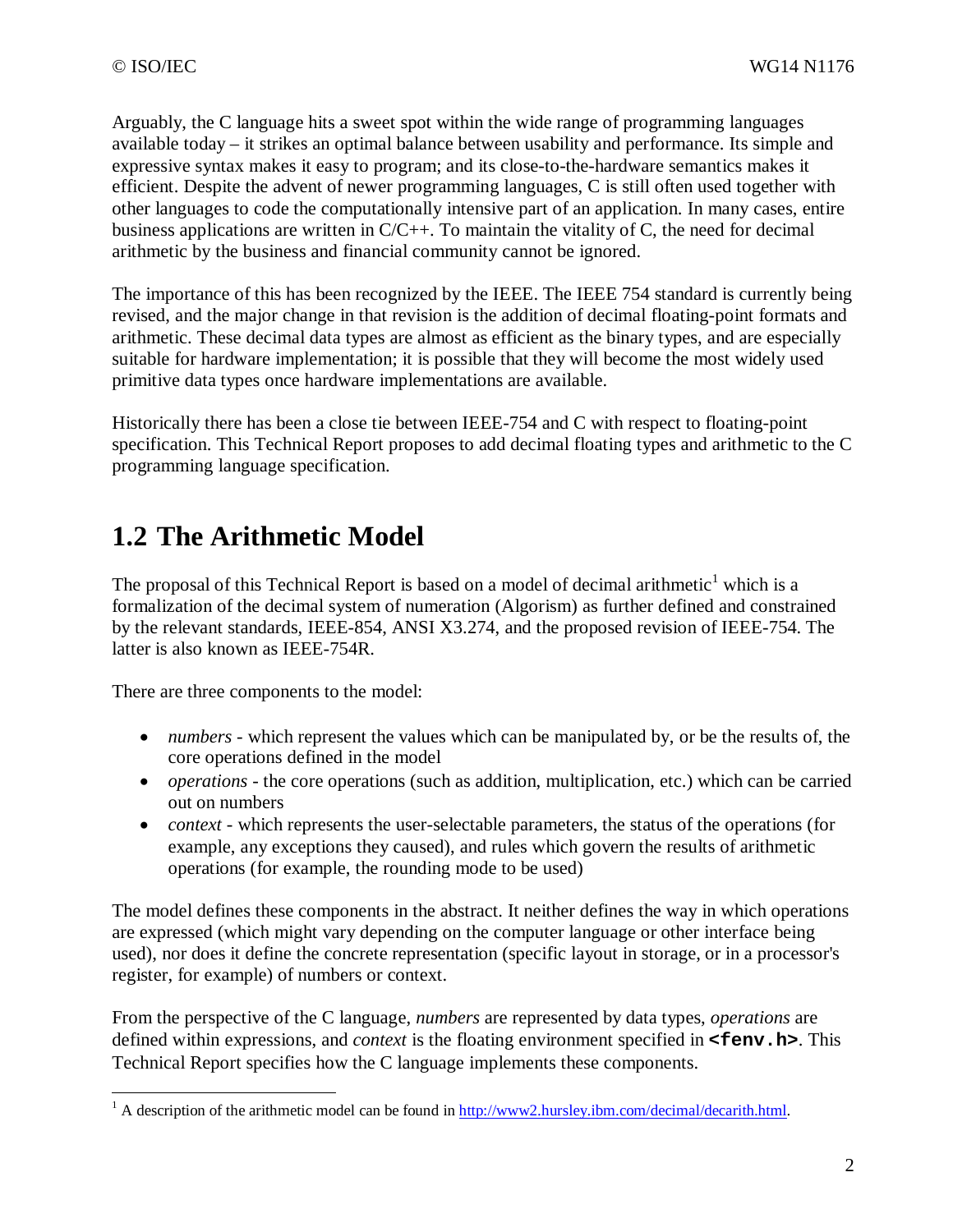# **1.3 The Encodings**

Based on the arithmetic model, encodings have been proposed to support the general purpose floating-point decimal arithmetic described in the Decimal Arithmetic Specification<sup>2</sup>. The encodings are the product of discussions by a subcommittee of the IEEE committee IEEE-754R which is currently revising the IEEE 754-1985 standard.

C99 specifies floating-point arithmetic using a two-layer organization. The first layer provides a specification using an abstract model. The representation of floating-point number is specified in an abstract form where the constituent components of the representation is defined (sign, exponent, significand) but not the internals of these components. In particular, the exponent range, significand size and the base (or radix), are implementation defined. This allows flexibility for an implementation to take advantage of its underlying hardware architecture. Furthermore, certain behaviors of operations are also implementation defined, for example in the area of handling of special numbers and in exceptions.

The reason for this approach is historical. At the time when C was first standardized, there were already various hardware implementations of floating-point arithmetic in common use. Specifying the exact details of a representation would make most of the existing implementations at the time not conforming.

C99 provides a binding to IEEE-754 by specifying an Annex F, *IEC 60559 floating point arithmetic*, and adopting that standard by reference. An implementation may choose not to conform to IEEE-754 and indicates that by not defining the macro \_\_STDC\_IEC\_559\_\_.This means not all implementations need to support IEEE-754, and the floating-point arithmetic need not be binary.

This Technical Report specifies decimal floating-point arithmetic according to the IEEE-754R, with the constituent components of the representation defined. This is more stringent than the existing C99 approach for the floating types. Since it is expected that all decimal floating-point hardware implementations will conform to the revised IEEE 754, binding to this standard directly benefits both implementers and programmers.

# **2 General**

# **2.1 Scope**

This Technical Report specifies an extension to the programming language C, specified by the international standard ISO/IEC 9899:1999. The extension provides support for decimal floatingpoint arithmetic that is consistent with the specification in IEEE-754R.

This Technical Report does not specify binary floating-point arithmetic.

<sup>&</sup>lt;u>.</u> <sup>2</sup> A description of the encodings can be found in  $\frac{http://www2.hursley.ibm.com/decimal/decbits.html.$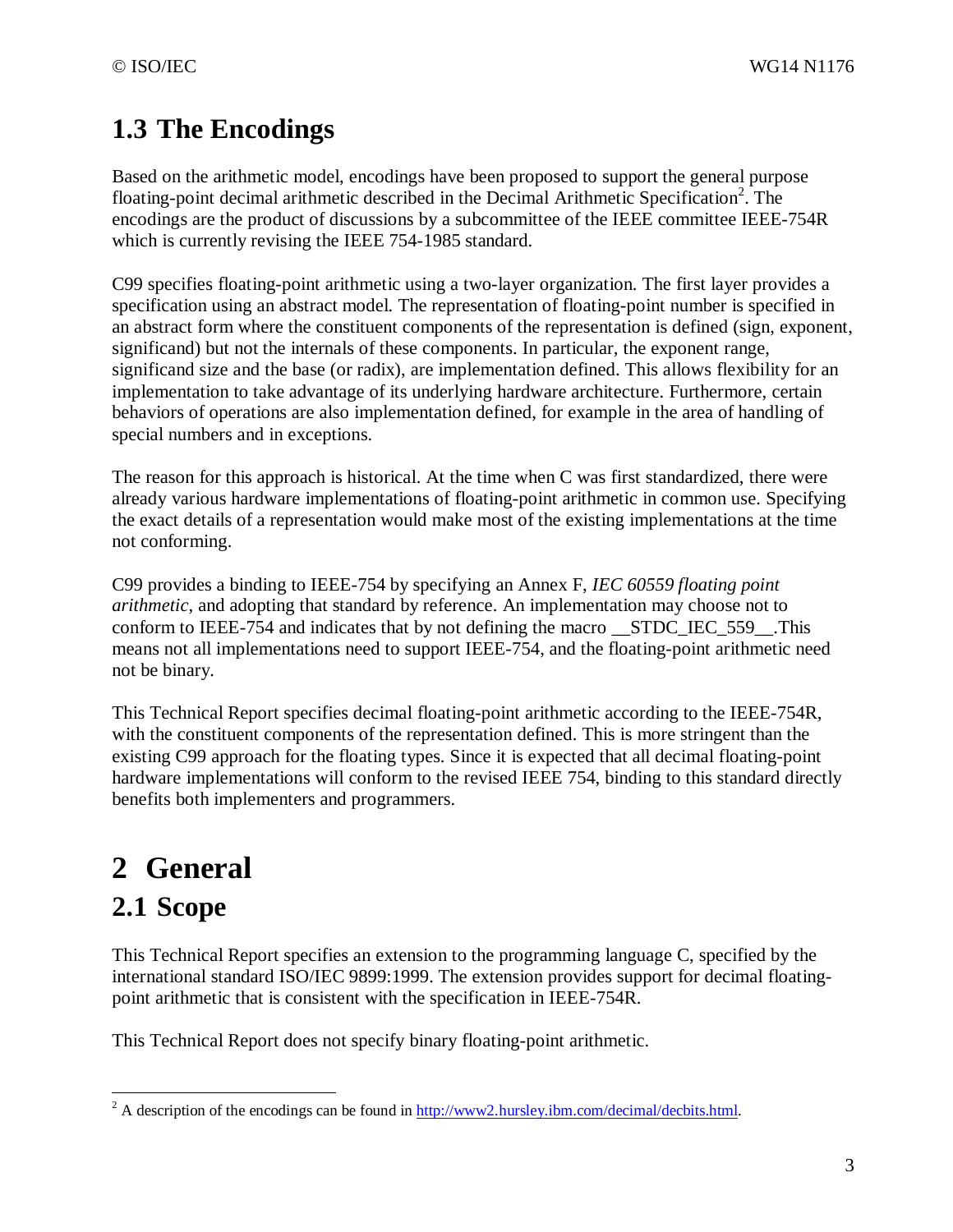# **2.2 References**

The following standards contain provisions which, through reference in this text, constitute provisions of this Technical Report. For dated references, subsequent amendment to, or revisions of, any of these publications do not apply. However, parties to agreements based on this Technical Report are encouraged to investigate the possibility of applying the most recent editions of the normative documents indicated below. For undated references, the latest edition of the normative document referred applies. Members of IEC and ISO maintain registers of current valid International Standards.

ISO/IEC 9899:1999, *Information technology - Programming languages, their environments and system software interfaces - Programming Language C*.

ISO/IEC 9899:1999/Cor 1:2001, *Information technology - Programming languages, their environments and system software interfaces - Programming Language C – Technical Corrigendum 1*.

ISO/IEC 9899:1999/Cor 2:2004, *Information technology - Programming languages, their environments and system software interfaces - Programming Language C – Technical Corrigendum 2*.

ISO/IEC TR 18037, *Information technology - Programming languages, their environments and system software interfaces – Extensions for the programming language C to support embedded processors.*

ISO/IEC 1989:2002, *Information technology - Programming languages - COBOL*.

IEC 60559:1989, *Binary floating-point arithmetic for microprocessors systems* (previously designated IEC 559:1989).

ANSI X3.274, *Information Technology - Programming Language REXX.*

ANSI/IEEE 754-1985 - *IEEE Standard for Binary Floating-Point Arithmetic*. The Institute of Electrical and Electronic Engineers, Inc., New York, 1985.

ANSI/IEEE 854-1987 - *IEEE Standard for Radix-Independent Floating-Point Arithmetic*. The Institute of Electrical and Electronic Engineers, Inc., New York, 1987.

The IEEE 754 revision working group is currently revising the specification for floating-point arithmetic:

ANSI/IEEE 754R - *IEEE Standard for Floating-Point Arithmetic*. The Institute of Electrical and Electronic Engineers, Inc. Draft.

*A Decimal Floating-Point Specification*, Schwarz, Cowlishaw, Smith, and Webb, in the *Proceedings of the 15th IEEE Symposium on Computer Arithmetic (Arith 15),* IEEE, June 2001.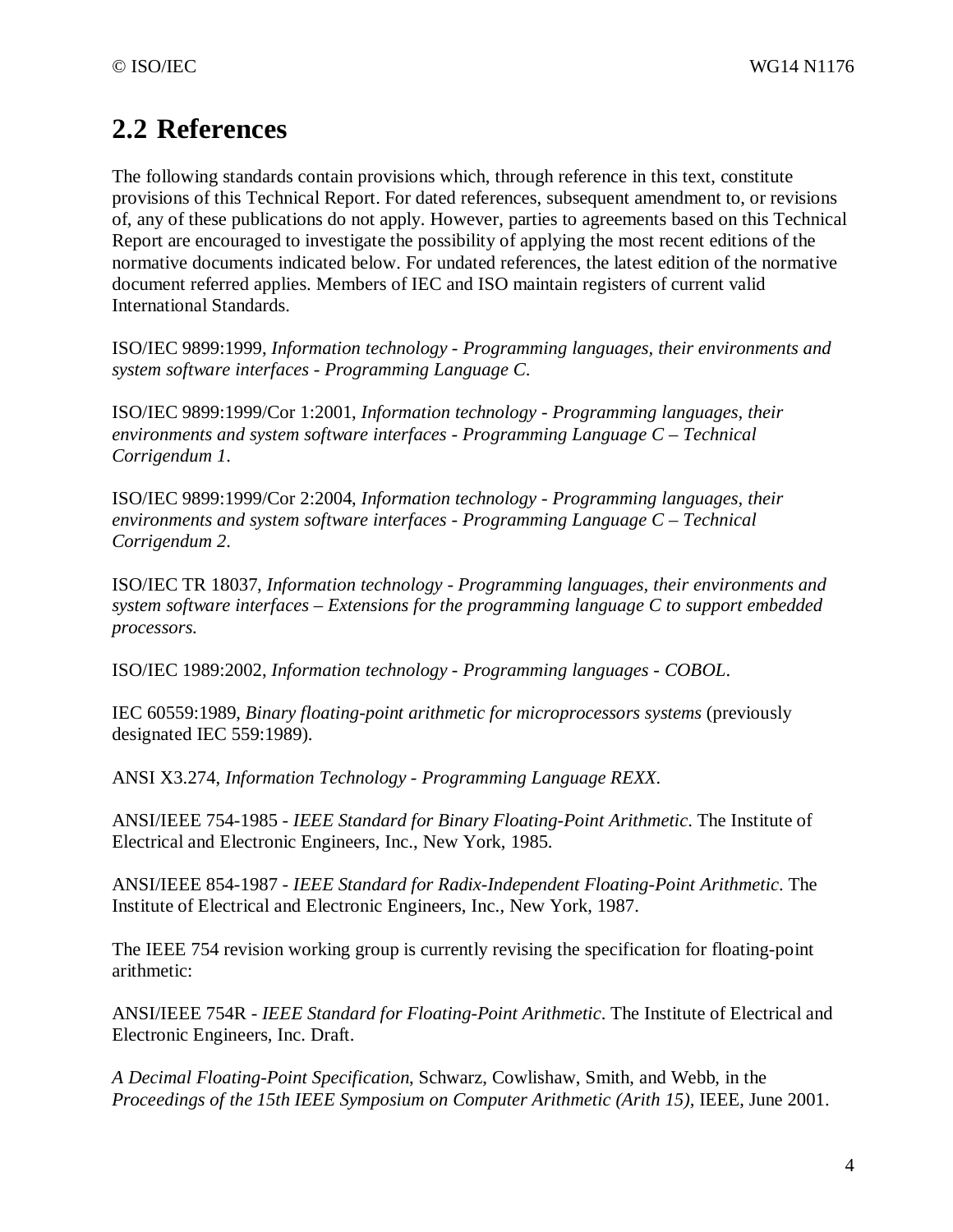Note: Reference materials relating to IEEE-754R can be found in http://grouper.ieee.org/groups/754/ and http://www.validlab.com/754R/.

# **3 Predefined macro name**

The following macro name is conditionally defined by the implementation:

**STDC** DEC FP The integer constant 1, intended to indicate conformance to this technical report.

# **4 Decimal floating types**

This Technical Report introduces three decimal floating types, designated as **\_Decimal32**, **\_Decimal64** and **\_Decimal128**. The set of values of type **\_Decimal32** is a subset of the set of values of the type **Decimal64**; the set of values of the type **Decimal64** is a subset of the set of values of the type **Decimal128**.

Within the type hierarchy, decimal floating types are base types, real types and arithmetic types.

The types **float**, **double**, and **long double** are also called generic floating types for the purpose of this Technical Report.

Note: C does not specify a radix for **float**, **double** and **long double**. An implementation can choose the representation of **float**, **double** and **long double** to be the same as the decimal floating types. In any case, the decimal floating types are distinct from **float**, **double** and **long double** regardless of the representation.

Note: This Technical Report does not define decimal complex types or decimal imaginary types. The three complex types remain as **float \_Complex**, **double \_Complex** and **long double \_Complex**, and the three imaginary types remain as **float \_Imaginary**, **double \_Imaginary** and **long double \_Imaginary**.

#### **Suggested changes to C99:**

Change the first sentence of 6.2.5#10.

[10] There are three *generic floating types*, designated as **float**, **double** and **long double**.

Add the following paragraphs after 6.2.5#10.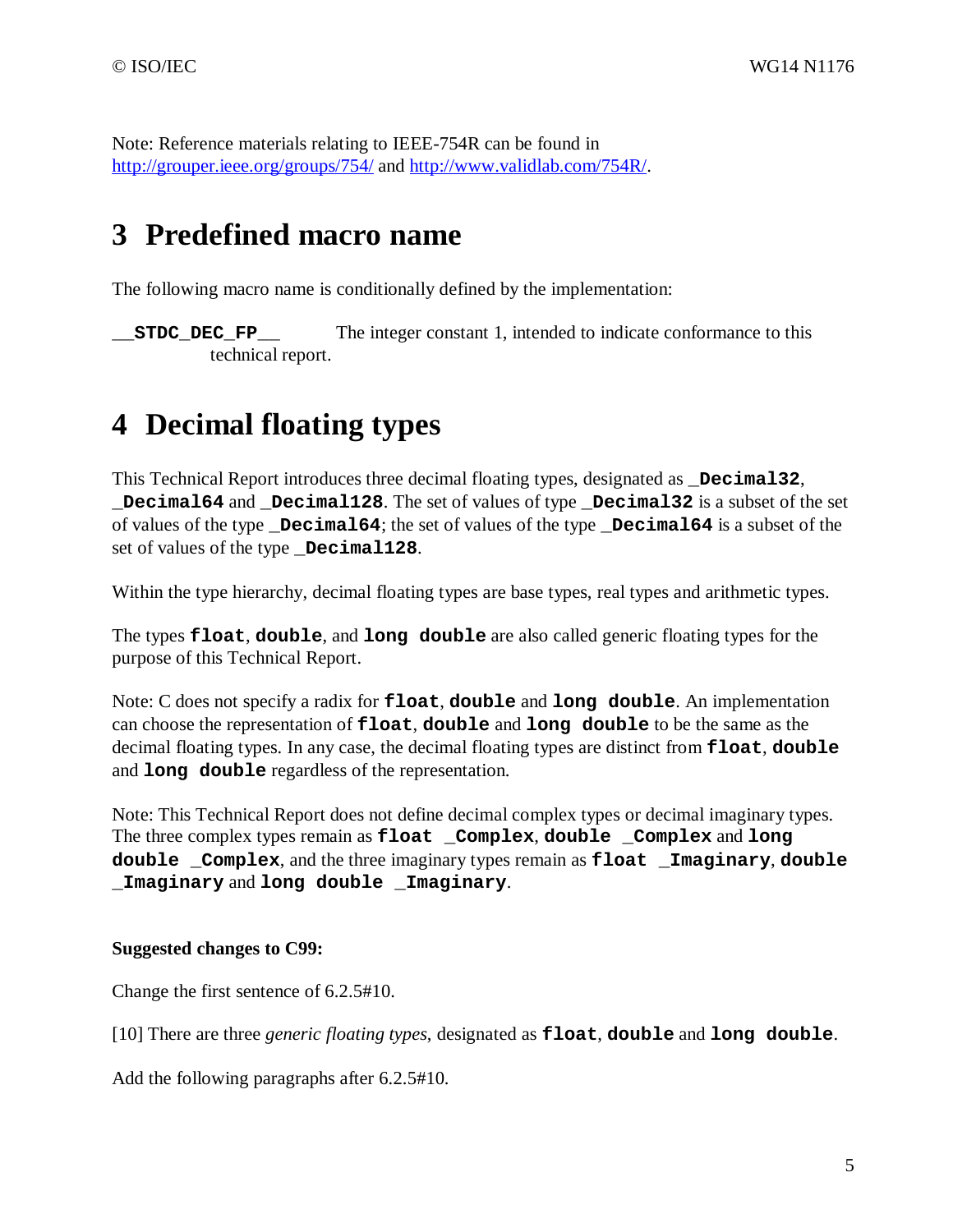[10a] There are three *decimal floating types*, designated as **\_Decimal32**, **\_Decimal64** and **\_Decimal128**. The set of values of the type **\_Decimal32** is a subset of the set of values of the type **\_Decimal64**; the set of values of the type **\_Decimal64** is a subset of the set of values of the type **Decimal128**. Decimal floating types are real floating types.

[10b] Together, the generic floating types and the decimal floating types comprise the *real floating types*.

Add the following to 6.7.2 Type specifiers:

*type-specifier*: **\_Decimal32 \_Decimal64 \_Decimal128** 

# **5 Characteristics of decimal floating types <float.h**>

The characteristics of decimal floating types are defined in terms of a model specifying general decimal arithmetic (1.2). The encodings are specified in IEEE-754R (1.3).

The three decimal encoding formats defined in IEEE-754R correspond to the three decimal floating types as follows:

- **Decimal32** is a *decimal32* number, which is encoded in four consecutive octets (32) bits)
- **Decimal64** is a *decimal64* number, which is encoded in eight consecutive octets (64 bits)
- **\_Decimal128** is a *decimal128* number, which is encoded in 16 consecutive octets (128) bits)

The value of a finite number is given by  $(-1)^{sign}$  x coefficient x  $10^{exponent}$ . Refer to IEEE-754R for details of the format.

These formats are characterized by the length of the coefficient, and the maximum and minimum exponent. The coefficient is not normalized, so trailing zeros are significant; i.e., 1.0 is equal to but can be distinguished from 1.00. The table below shows these characteristics by format:

| Format                              | Decimal32 | Decimal64 | Decimal128 |
|-------------------------------------|-----------|-----------|------------|
| Coefficient length in digits        |           |           |            |
| Maximum Exponent $(E_{\text{max}})$ |           | 384       | 6144       |
| Minimum Exponent $(E_{min})$        | -95       | $-383$    | $-6143$    |

If the macro **STDC WANT DEC FP** is defined at the point in the source file where the header **<float.h>** is included, the header **<float.h>** shall define several macros that expand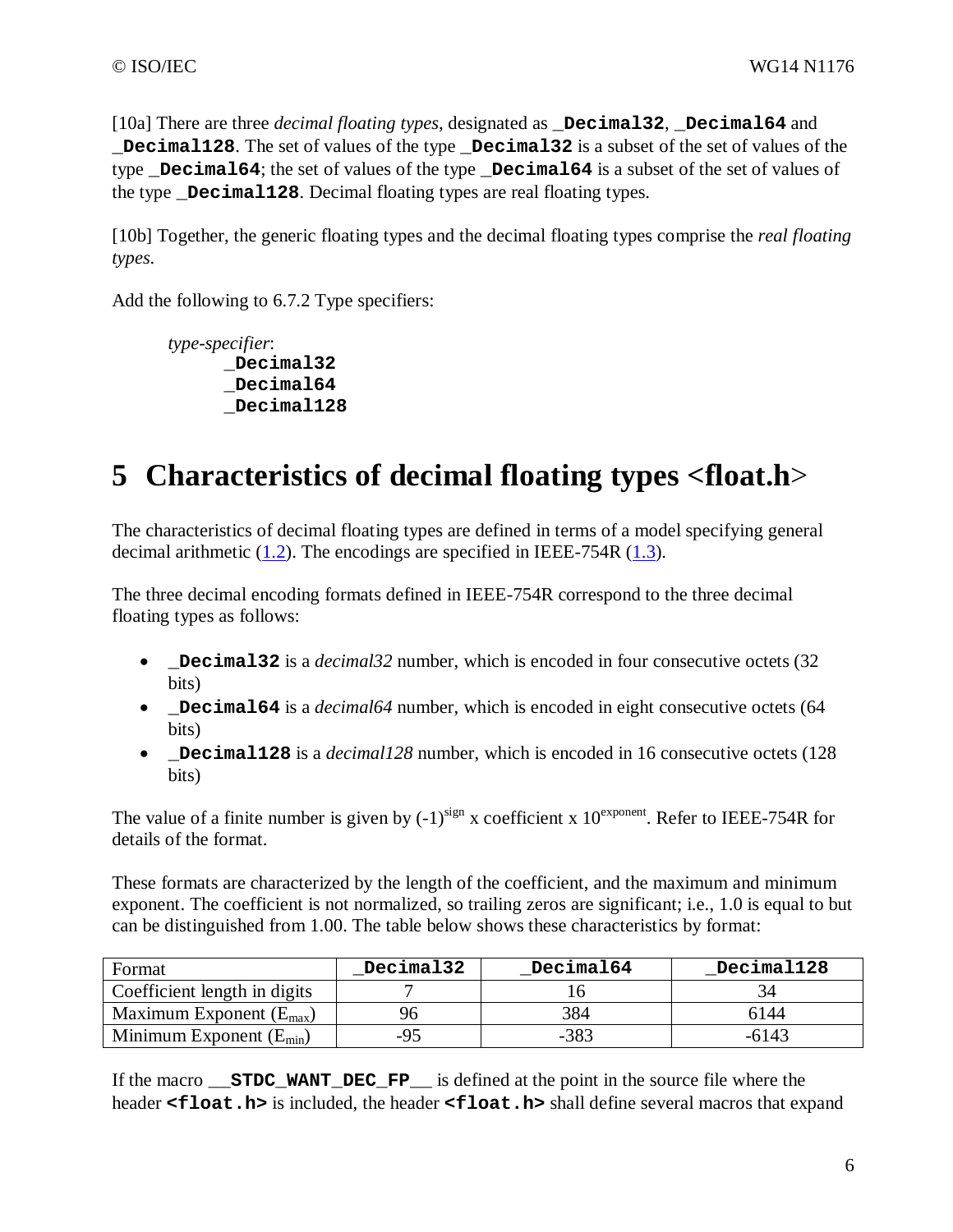to various limits and parameters of the decimal floating types. The names and meaning of these macros are similar to the corresponding macros for generic floating types.

#### **Suggested change to C99:**

Add the following after 5.2.4.2.2:

#### **5.2.4.2.2a Characteristics of decimal floating types <float.h>**

[1] The characteristics of decimal floating types are defined in terms of the format described in IEEE-754R. The finite numbers are defined by a sign, an exponent (which is a power of ten), and a decimal integer coefficient. The value of a finite number is given by  $(-1)^{sign}$  x coefficient x 10<sup>exponent</sup>. The macros defined in **<float.h>** provide the characteristics of these representations, which is defined in the Decimal Arithmetic Encoding. The prefixes **DEC32\_**, **DEC64\_**, and **DEC128\_** are used to denote the types **\_Decimal32**, **\_Decimal64**, and **\_Decimal128** respectively.

[2] Except for assignment and casts, the values of operations with decimal floating operands and values subject to the usual arithmetic conversions and of decimal floating constants are evaluated to a format whose range and precision may be greater than required by the type. The use of evaluation formats is characterized by the implementation-defined value of **DEC\_EVAL\_METHOD**:

- **-1** indeterminable;
- **0** evaluate all operations and constants just to the range and precision of the type;
- **1** evaluate operations and constants of type **\_Decimal32** and **\_Decimal64** to the range and precision of the **\_Decimal64** type, evaluate **\_Decimal128** operations and constants to the range and precision of the **Decimal128** type;
- **2** evaluate all operations and constants to the range and precision of the **\_Decimal128** type.

All other negative values for **DEC\_EVAL\_METHOD** characterize implementation-defined behavior.

[3] The values given in the following lists shall be replaced by constant expressions suitable for use in **#if** preprocessing directives:

• number of digits in the coefficient

| DEC32 MANT DIG  | 7  |
|-----------------|----|
| DEC64 MANT DIG  | 16 |
| DEC128 MANT DIG | 34 |

• minimum exponent

| DEC32 MIN EXP |  | -95    |
|---------------|--|--------|
| DEC64 MIN EXP |  | $-383$ |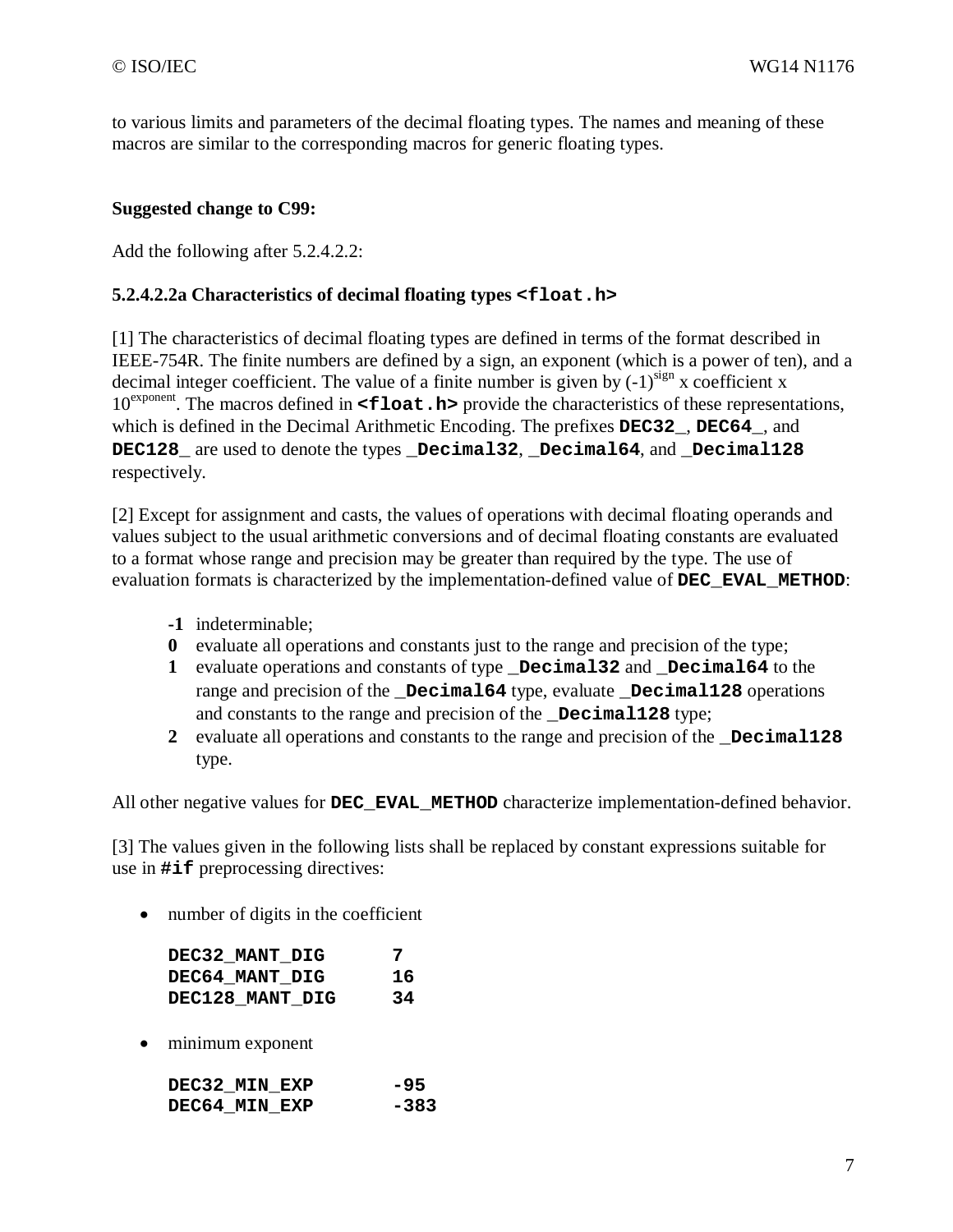**DEC128\_MIN\_EXP -6143**

• maximum exponent

| DEC32 MAX EXP        | 96   |
|----------------------|------|
| <b>DEC64 MAX EXP</b> | 384  |
| DEC128 MAX EXP       | 6144 |

• maximum representable finite decimal floating number (there are 6, 15 and 33 9's after the decimal points respectively)

| DEC32 MAX  | 9.999999E96DF                          |
|------------|----------------------------------------|
| DEC64 MAX  | 9.999999999999999E384DD                |
| DEC128 MAX | 9.9999909999999999999999999999986144DL |

• the difference between 1 and the least value greater than 1 that is representable in the given floating point type

**DEC32\_EPSILON 1E-6DF DEC64\_EPSILON 1E-15DD DEC128\_EPSILON 1E-33DL**

• minimum normalized positive decimal floating number

| 1E-95DF   |
|-----------|
| 1E-383DD  |
| 1E-6143DL |
|           |

• minimum denormalized positive decimal floating number

| DEC32 DEN  | 0.000001E-95DF                                 |
|------------|------------------------------------------------|
| DEC62 DEN  | 0.000000000000001E-383DD                       |
| DEC128 DEN | $0.000000000000000000000000000000001E-6143D L$ |

[4] An implementation shall define the following macros if and only if it supports<sup>3</sup> subnormal (also known as denormal) numbers of the respective types. Their value is the minimum denormalized positive floating-point number:

**FLT\_DEN DBL\_DEN LDBL\_DEN**

Their values are typically, but not always, **FLT\_MIN** \* **FLT\_EPSILON**, **DBL\_MIN** \* **DBL\_EPSILON**, **LDBL\_MIN** \* **LDBL\_EPSILON**, respectively.

<sup>&</sup>lt;sup>3</sup> Support means that they are not flushed to zero when used as operands, nor, when an arithmetic operation produces them.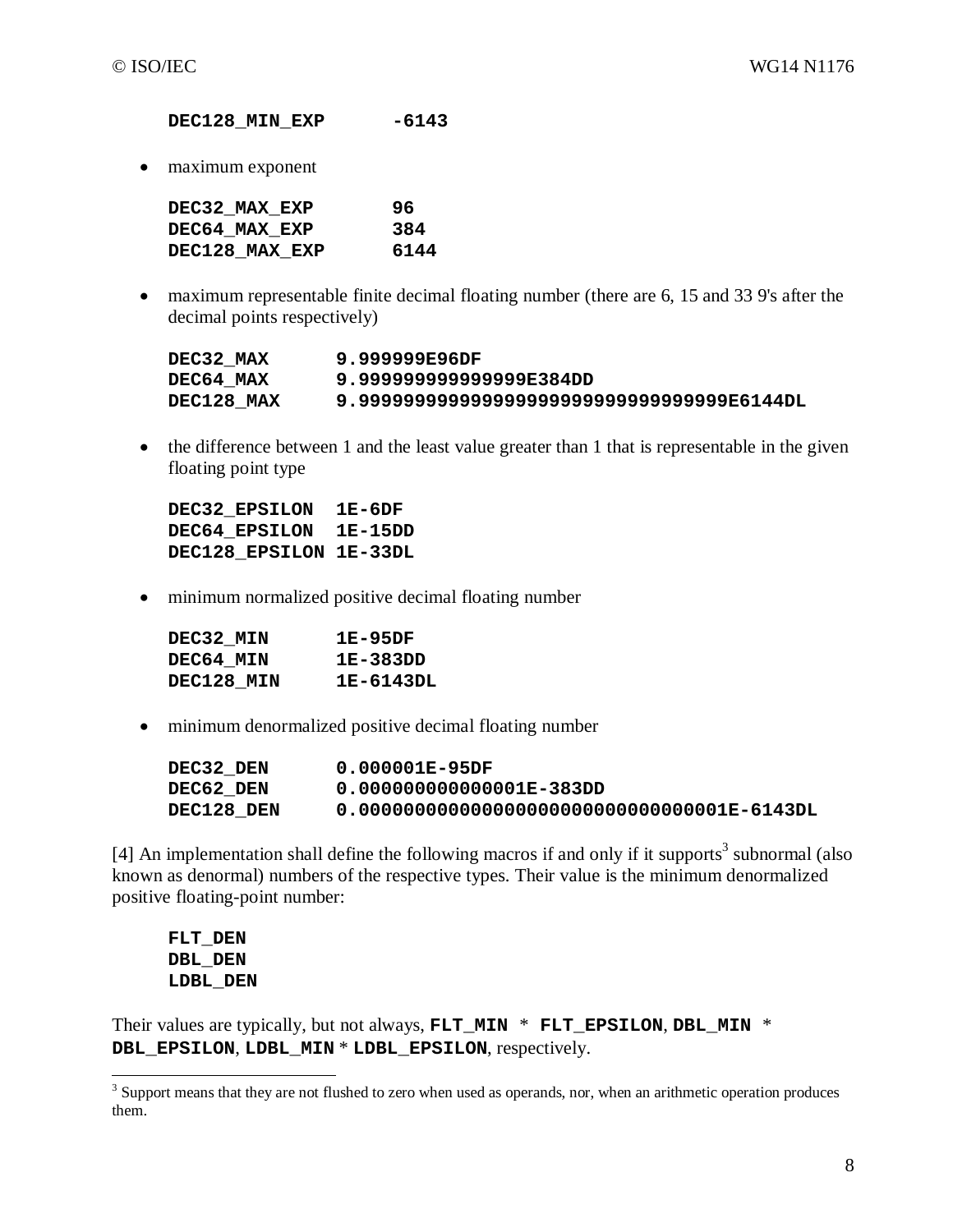[5] The number of base 10 digits required to ensure that floating-point numbers with *p* radix *b* digits which differ by only one unit in the last place (ulp) are always differentiated,

> $\left[\begin{matrix} 1+p\log_{10}b\end{matrix}\right]$  $\int$  $\left[1+p\log_{10}b\right]$  otherwise  $\log_{10} b$  if *b* is power of 10 10 10  $p \log_{{}^{10}} b$  $p \log_{10} b$  if *b*

**FLT\_MAXDIG10 DBL\_MAXDIG10 LDBL\_MAXDIG10**

# **6 Conversions 6.1 Conversions between decimal floating and integer**

For conversions between real floating and integer types, C99 6.3.1.4 leaves the behavior undefined if the conversion result cannot be represented (Annex F.4 tightened up the behavior.) To help writing portable code, this Technical Report provides defined behavior for decimal floating type. Furthermore, it is useful to allow program execution to continue without interruption unless the program needs to check the condition.

#### **Suggested changes to C99:**

Change the first sentence of 6.3.1.4 paragraph 1:

[1] When a finite value of generic floating type is converted to an integer type …

Add the follow paragraph after 6.3.1.4 paragraph 1:

[1a] When a finite value of decimal floating type is converted to an integer type other than **\_Bool**, the fractional part is discarded (i.e., the value is truncated toward zero). If the value of the integral part cannot be represented by the integer type, the "invalid" floating-point exception shall be raised. If the integer type is unsigned, the result shall be the largest representable number if the decimal floating point number is positive, or 0 otherwise. If the integer type is signed, the result shall be the most negative or positive number according to the sign of the floating point number.

Change the first sentence of 6.3.1.4 paragraph 2:

[2] When a value of integer type is converted to a generic floating type, …

Add the following paragraph after 6.3.1.4 paragraph 2:

[2a] When a value of integer type is converted to a decimal floating type, if the value being converted can be represented exactly in the new type, it is unchanged. If the value being converted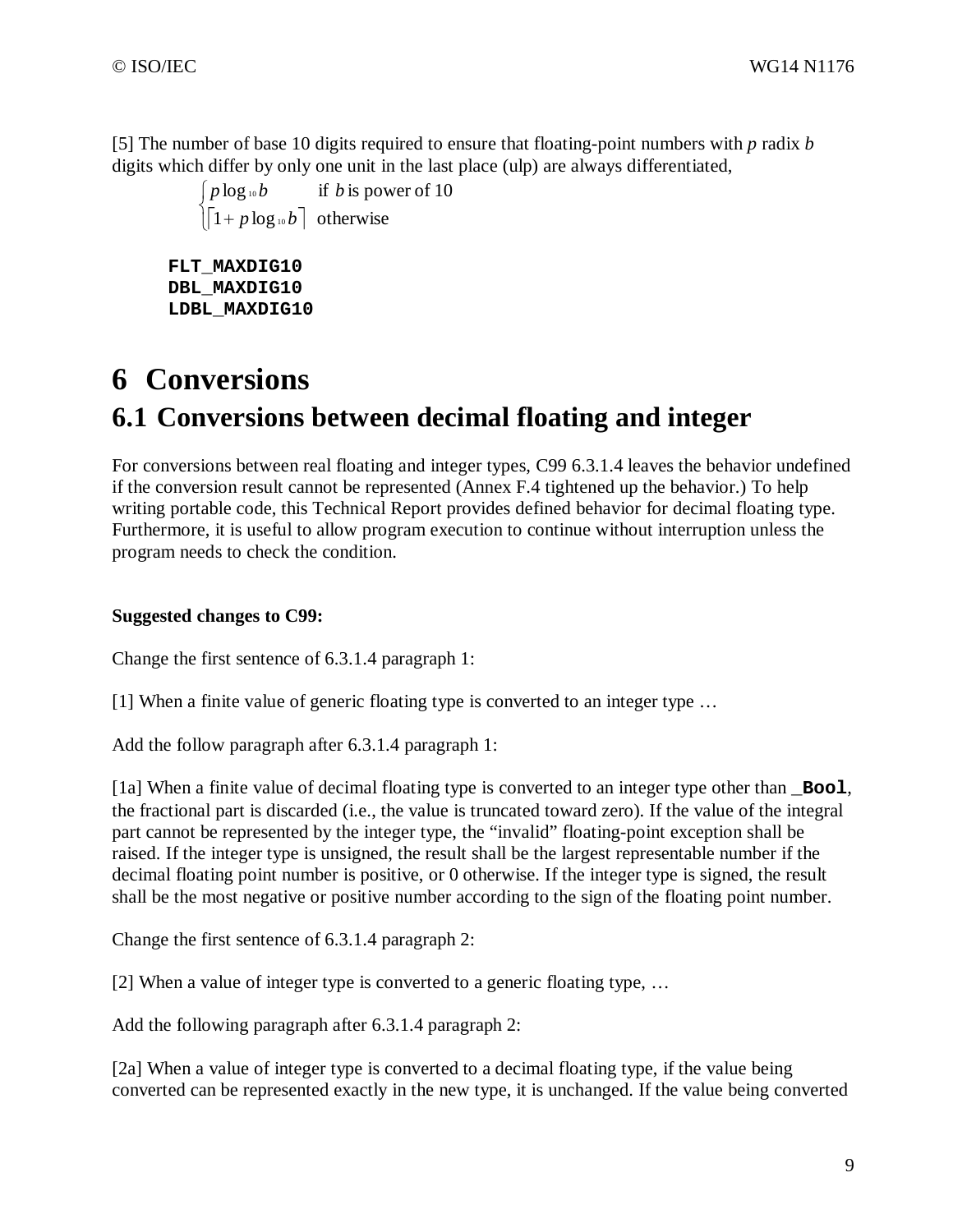is in the range of values that can be represented but cannot be represented exactly, the result shall be correctly rounded. If the value being converted is outside the range of values that can be represented, the result is dependent on the rounding mode and the "overflow" floating-point exception shall be raised. If the rounding mode is:

*near*, if the value being converted is less than the maximum representable value of the target type plus 0.5 unit in the last place (ulp), the result is the maximum value of the target type<sup>4</sup>; otherwise the absolute value of the result is one of **HUGE\_VAL**, **HUGE\_VALF**, **HUGE\_VALL**, **HUGE\_VAL\_D64**, **HUGE\_VAL\_D32** or **HUGE\_VAL\_D128** depending on the result type and the sign is the same as the value being converted.

*zero*, the value is the most positive finite number representable if the value being converted is positive, and the most negative finite number representable otherwise.

*positive infinity*, the value is same as for rounding mode *zero* if the value being converted is negative; otherwise the result is one of positive **HUGE\_VAL**, **HUGE\_VALF**, **HUGE\_VALL**, **HUGE\_VAL\_D64**, **HUGE\_VAL\_D32** or **HUGE\_VAL\_D128** depending on the result type.

*negative infinity*, the value is same as for rounding mode *near* if the value being converted is negative; otherwise the result is one of negative **HUGE\_VAL**, **HUGE\_VALF**, **HUGE\_VALL**, **HUGE\_VAL\_D64**, **HUGE\_VAL\_D32** or **HUGE\_VAL\_D128** depending on the result type.

## **6.2 Conversions among decimal floating types, and between decimal floating types and generic floating types**

The specification is similar to the existing ones for **float**, **double** and **long double**, except that when the result cannot be represented exactly, the behavior is tightened to become correctly rounded.

#### **Suggested change to C99:**

Add after 6.3.1.5#2.

[3] When a **\_Decimal32** is promoted to **\_Decimal64** or **\_Decimal128**, or a **\_Decimal64** is promoted to **Decimal128**, the value is converted to the type being promoted to. All extra precision and/or range (for the converted type) are removed.

[4] When a **\_Decimal64** is demoted to **\_Decimal32**, a **\_Decimal128** is demoted to **\_Decimal64** or **\_Decimal32**, or conversion is performed among decimal and generic floating types other than the above, if the value being converted can be represented exactly in the new type,

That is, the values that are between MAX and MAX+ $10^{\text{Emax}}$ \*ulp/2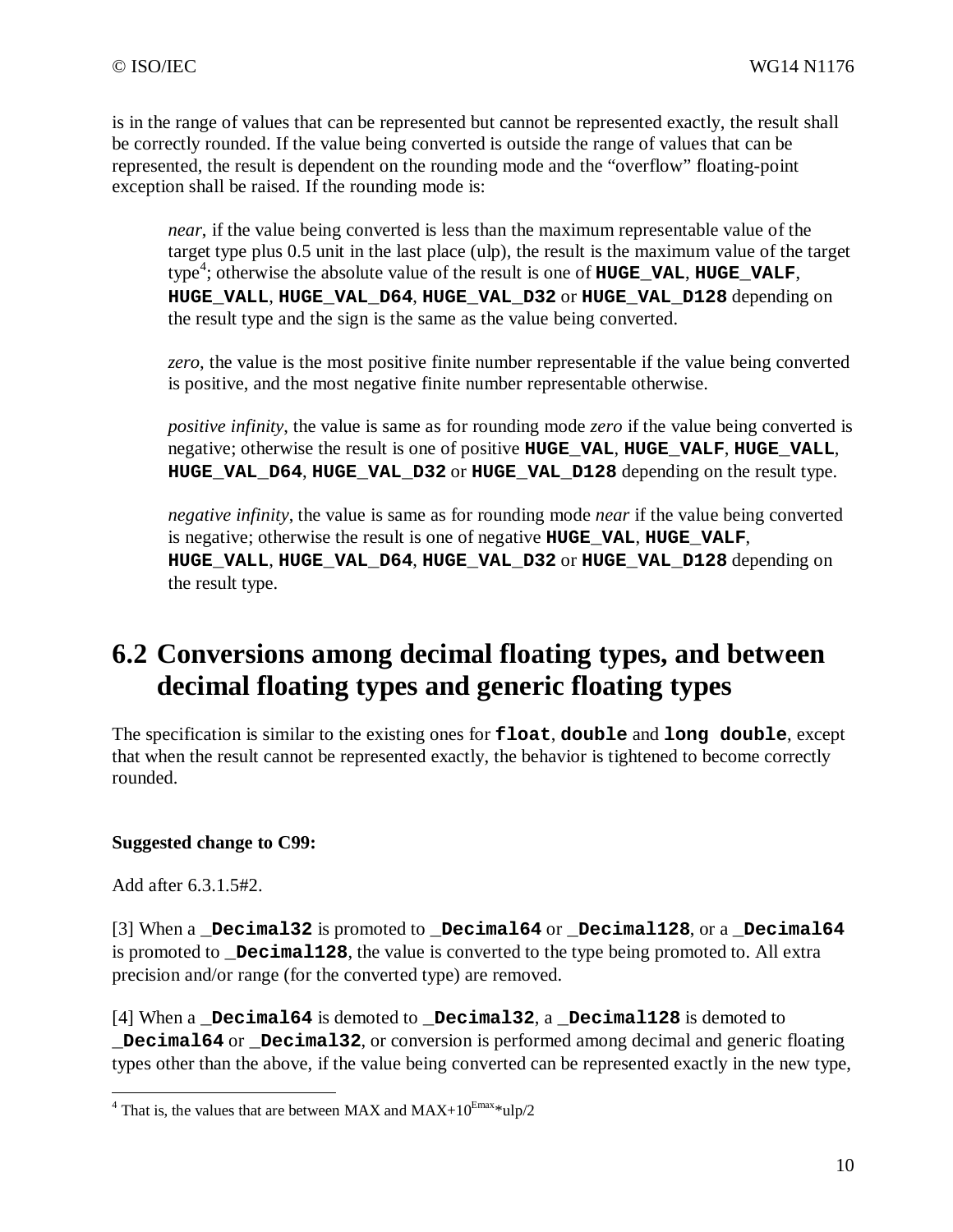it is unchanged. If the value being converted is in the range of values that can be represented but cannot be represented exactly, the result is correctly rounded. If the value being converted is outside the range of values that can be represented, the result is dependent on the rounding mode. If the rounding mode is:

*near*, if the value being converted is less than the maximum representable value of the target type plus 0.5 ulp, the result is the maximum value of the target type<sup>5</sup>; otherwise the absolute value of the result is one of **HUGE\_VAL**, **HUGE\_VALF**, **HUGE\_VALL**, **HUGE\_VAL\_D64**, **HUGE\_VAL\_D32** or **HUGE\_VAL\_D128** depending on the result type and the sign is the same as the value being converted.

*zero*, the value is the most positive finite number representable if the value being converted is positive, and the most negative finite number representable otherwise.

*positive infinity*, the value is same as for rounding mode *zero* if the value being converted is negative; otherwise the result is one of positive **HUGE\_VAL**, **HUGE\_VALF**, **HUGE\_VALL**, **HUGE\_VAL\_D64**, **HUGE\_VAL\_D32** or **HUGE\_VAL\_D128** depending on the result type.

*negative infinity*, the value is same as for rounding mode *near* if the value being converted is negative; otherwise the result is one of negative **HUGE\_VAL**, **HUGE\_VALF**, **HUGE\_VALL**, **HUGE\_VAL\_D64**, **HUGE\_VAL\_D32** or **HUGE\_VAL\_D128** depending on the result type.

### **6.3 Conversions between decimal floating and complex**

When a value of decimal floating type is converted to a complex type, the real part of the complex result value is determined by the rules of conversion in 6.2 and the imaginary part of the complex result value is a positive zero or an unsigned zero.

This is covered by C99 6.3.1.7.

### **6.4 Usual arithmetic conversions**

In an application that is written using decimal arithmetic, mixed operations between decimal and other real types are likely to occur only when interfacing with other languages, calling existing libraries written for binary floating point arithmetic, or accessing existing data. Determining the common type for mixed operations is difficult because ranges overlap; therefore, mixed mode operations are not allowed and the programmer must use explicit casts. Implicit conversions are allowed only for simple assignment and in argument passing.

<sup>&</sup>lt;sup>5</sup> That is, the values that are between MAX and MAX+10<sup>Emax\*</sup>ulp/2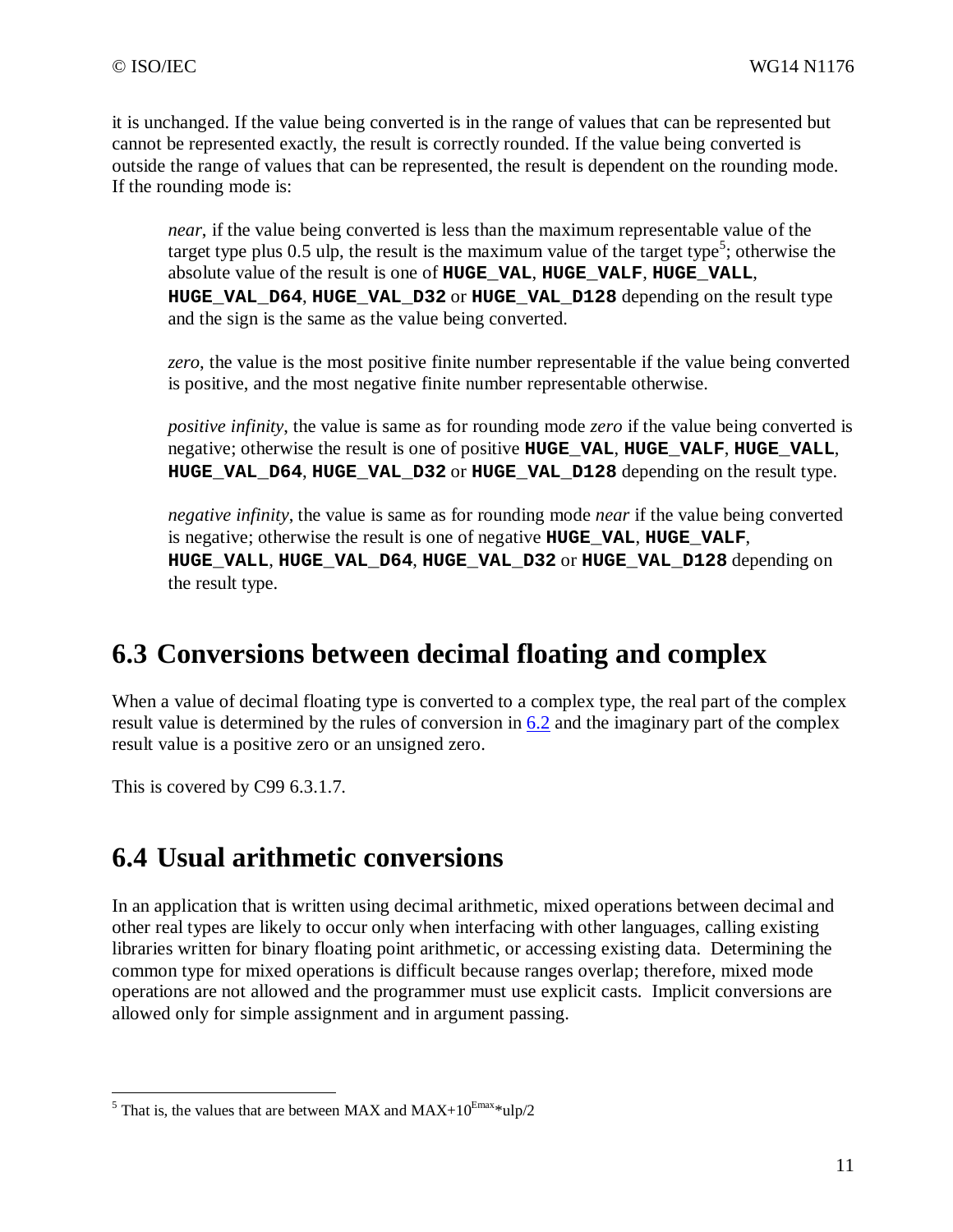#### **Following are suggested changes to C99:**

Insert the following to 6.3.1.8#1, after "This pattern is called the *usual arithmetic conversions*:"

6.3.1.8[1]

... This pattern is called the *usual arithmetic conversions*:

If one operand is a decimal floating type, all other operands shall not be generic floating type, complex type or imaginary type:

First if either operand is **\_Decimal128**, the other operand is converted to **\_Decimal128**.

Otherwise, if either operand is **\_Decimal64**, the other operand is converted to **\_Decimal64**.

Otherwise, if either operand is **\_Decimal32**, the other operand is converted to **\_Decimal32**.

If there are no decimal floating types in the operands:

First, if the corresponding real type of either operand is **long double**, the other operand is converted, without  $\ldots$  < the rest of 6.3.1.8#1 remains the same >

### **6.5 Default argument promotion**

There is no default argument promotion specified for the decimal floating types. Default argument promotion covered in C99 6.5.2.2 [6] and [7] remains unchanged, and applies to generic floating types only.

# **7 Constants**

New suffixes are added to denote decimal floating constants: **DF** for **\_Decimal32**, **DD** for **\_Decimal64**, and **DL** for **\_Decimal128**.

#### **Suggested changes to C99:**

Add the following to 6.4.4.2 floating-suffix.

*floating-suffix*: one of **f d l F D L df dd dl DF DD DL**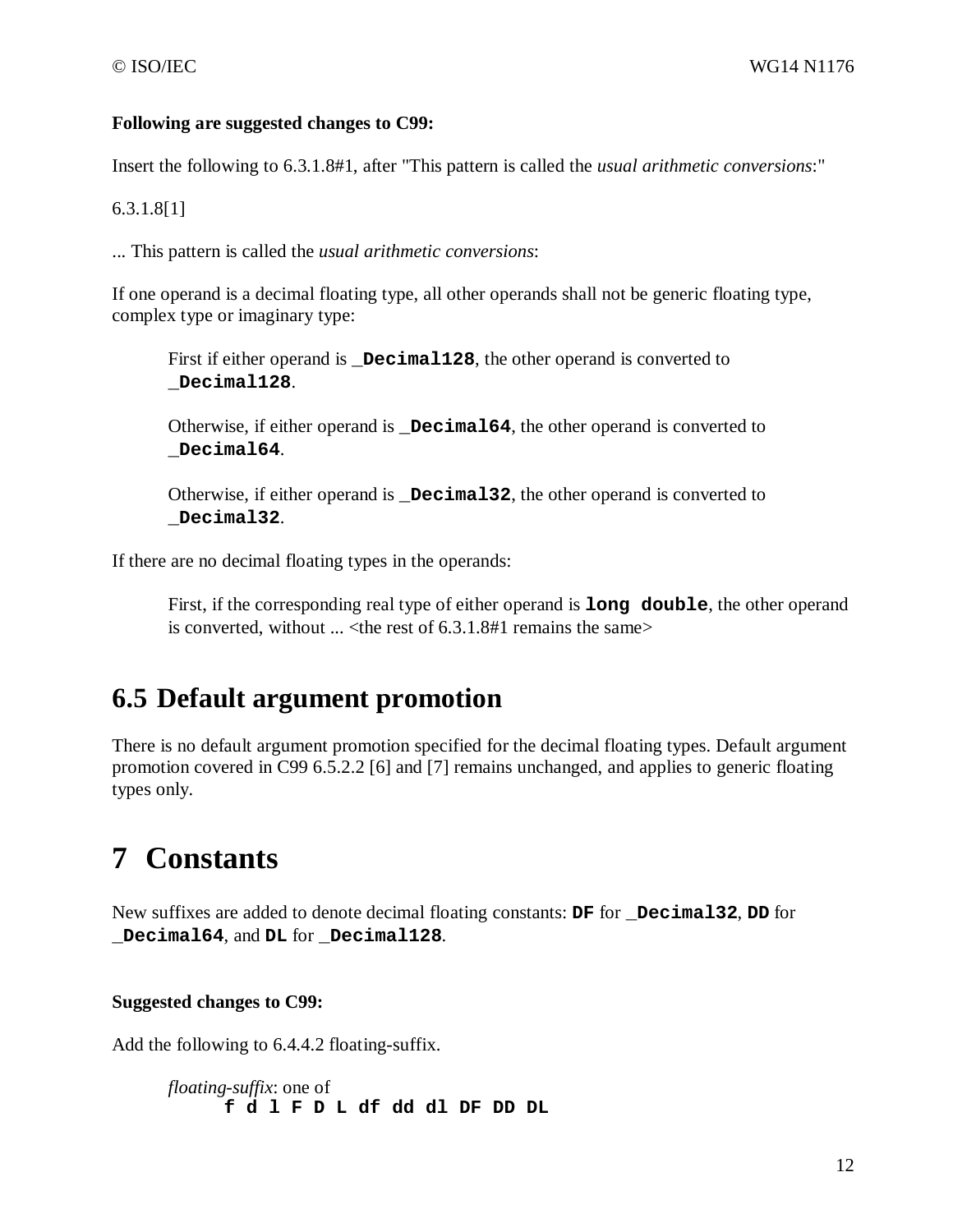Add the following paragraph after 6.4.4.2#2:

6.4.4.2

... [2a] **Constraints**

The *floating-suffix* **df**, **dd**, **dl**, **DF**, **DD** and **DL** shall not be used in a *hexadecimal-floatingconstant*.

Change 6.4.4.2#4 to:

[4] An unsuffixed floating constant has type **double**. If suffixed by the letter **f** or **F**, it has type **float**. If suffixed by the letter **d** or **D**, it has type **double**. If suffixed by the letter **l** or **L**, it has type **long double**.

Add the following paragraph after 6.4.4.2#4:

6.4.4.2

... [4a] If a floating constant is suffixed by **df** or **DF**, it has type **\_Decimal32**. If suffixed by **dd** or **DD**, it has type **\_Decimal64**. If suffixed by **dl** or **DL**, it has type **\_Decimal128**.

### **7.1 Unsuffixed floating constant**

The above introduces new suffixes for the decimal floating constants. It would help usability if unsuffixed floating constant could be used. The issue can be illustrated by the following example:

Decimal64 rate  $= 0.1$ ;

The constant 0.1 has type **double**. In an implementation where binary representation is used for the floating types, the internal representation of 0.1 cannot be exact. The variable *rate* will get a value slightly different from 0.1. This defeats the purpose of decimal floating types. On the other hand, requiring programmers to write:

Decimal64 rate  $= 0.1$ dd;

can be inconvenient and affect readability of the program.

### **7.1.1 Translation time data type**

The main idea is to introduce a translation time data type (TTDT) which the translator uses as the type for unsuffixed floating constants. A floating constant is kept in this type and representation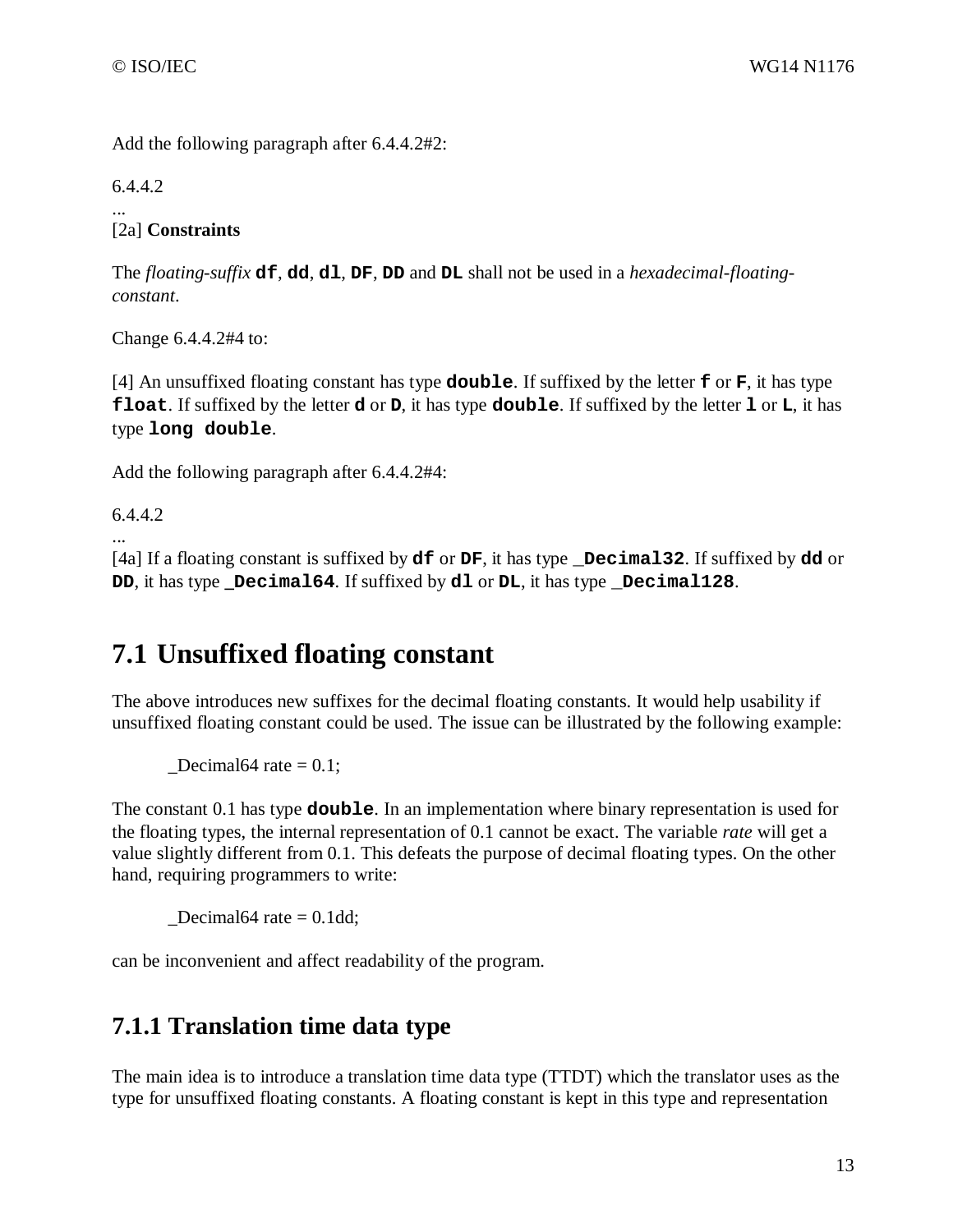until an operation requires it to be converted to an actual type. The value of the constant remains exact for as long as possible during the translation process. The concept can be summarized as follows:

- 1. The implementation is allowed to use a type different from **double** and **long double** as the type of unsuffixed floating constant. This is an implementation defined type. The intention is that this type can represent the constant exactly if the number of decimal digits is within an implementation specified limit. For an implementation that supports decimal floating point, a possible choice is the widest decimal floating type.
- 2. The range and precision of this type are implementation defined and are fixed throughout the program.
- 3. TTDT is an arithmetic type. All arithmetic operations are defined for this type.
- 4. Usual arithmetic conversion is extended to handle mixed operations between TTDT and other types. If an operation involves both TTDT and an actual type, the TTDT is converted to an actual type before the operation. There is no "top-down" parsing context information required to process unsuffixed floating constants. Technically speaking, there is no deferring in determining the type of the constant.

Examples:

double f;  

$$
f = 0.1
$$
;

Suppose the implementation uses **Decimal128** as the TTDT. 0.1 is represented exactly after the constant is scanned. It is then converted to **double** with an internal representation following the specification of **FLT\_EVAL\_METHOD** for constant of type **double** in the assignment operator.

$$
f = 0.1 * 0.3;
$$

Here, both 0.1 and 0.3 are represented in TTDT. If the compiler evaluates the expression during translation time, it would be done using TTDT, and the result would be TTDT. This is then converted to **double** with an internal representation following the specification of **FLT\_EVAL\_METHOD** for constant of type **double** before the assignment. If the compiler generates code to evaluate the expression during execution time, both 0.1 and 0.3 would be converted to **double** with an internal representation following the specification of **FLT\_EVAL\_METHOD** for constant of type **double** before the multiply. The result of the former would be different but more precise than the latter.

float 
$$
g = 0.3f
$$
;  
f = 0.1 \* g;

When one operand is a TTDT and the other is one of **float**, **double**, or **long double**, the TTDT is converted to **double** with an internal representation following the specification of FLT EVAL METHOD for constant of type **double**. Usual arithmetic conversion is then applied to the resulting operands.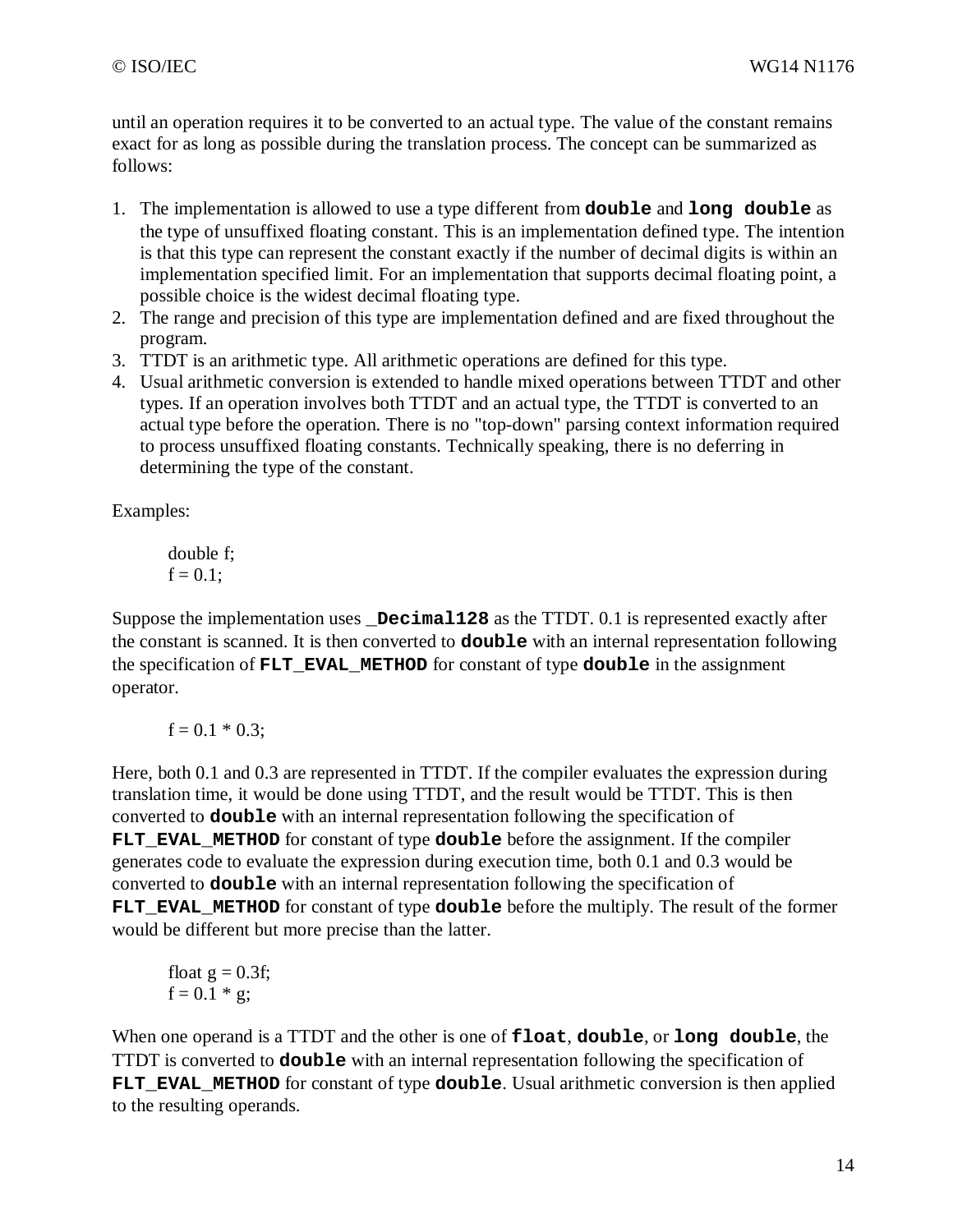$\text{Decimal32 h} = 0.1;$ 

If one operand is a TTDT and the other a decimal floating type, the TTDT is converted to **\_Decimal64** with an internal representation specified by **DEC\_EVAL\_METHOD**. Usual arithmetic conversion is then applied.

If one operand is a TTDT and the other a fixed point type<sup>6</sup>, the TTDT is converted to the fixed point type. If the implementation supports fixed point type, it is a recommended practice that the implementation chooses a representation for TTDT that can represent floating and fixed point constants exactly, subjected to an implementation defined limit on the number of decimal digits.

#### **Suggested changes to C99**:

Below are suggested changes to C99. Fixed point types are not considered in these changes.

In 6.2.5 after paragraph 28, add a paragraph:

[28a] There is an implementation defined data type called the *translation time data type*, or *TTDT*. TTDT is an arithmetic type and is used as the type for unsuffixed floating constants. It shall have at least the range and precision of the **double** type. There is no type specifier for TTDT.

Replace 6.4.4.2 paragraph 4 with the following:

[4] An unsuffixed floating constant has type TTDT. If suffixed by the letter **f** or **F**, it has type **float**. If suffixed by the letter **d** or **D**, it has type **double**. If suffixed by the letter **l** or **L**, it has type **long double**.

#### **Recommended practice**

If the implementation supports decimal floating types, TTDT should have at least the range and precision of the **\_Decimal128** type.

Add the following paragraphs after 6.3.1.7:

#### **6.3.1.7a Translation Time Data Type**

When a TTDT is converted to **double**, it is converted to the internal representation specified by **FLT\_EVAL\_METHOD**.

#### **Recommended practice**

 6 As defined in ISO/IEC TR 18037.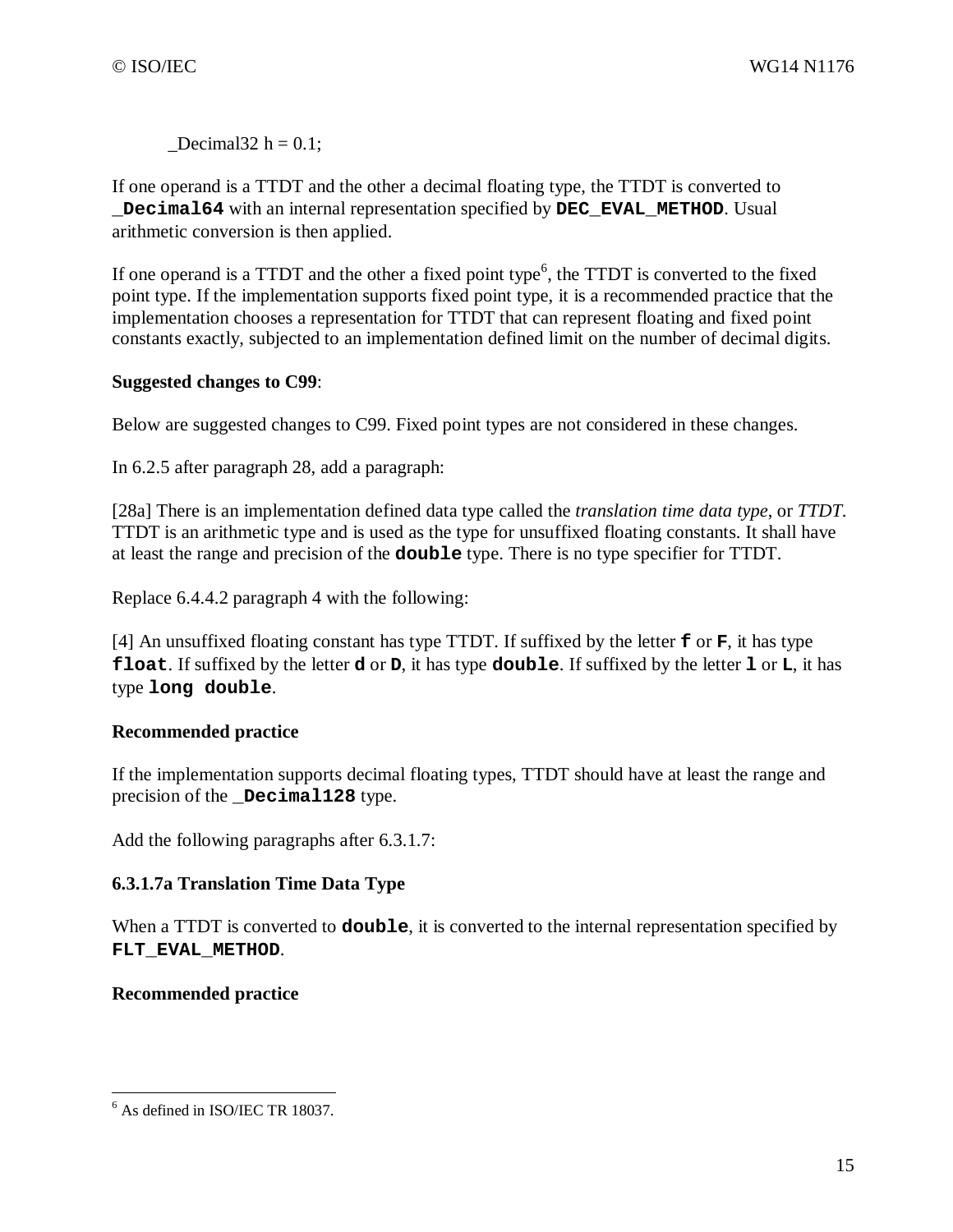The conversion of TTDT to **double** should match the execution-time conversion of character strings by library functions, such as **strtod**, given matching inputs suitable for both conversions, the same format and default execution-time rounding.

6.3.1.7b

Before the *usual arithmetic conversions* are carried out, if one operand is TTDT and the other is not, and is not a decimal floating type, the TTDT operand is converted to **double**. Otherwise, the behavior is implementation defined.

# **8 Arithmetic Operations 8.1 Operators**

The operators *Add* (C99 6.5.6), *Subtract* (C99 6.5.6), *Multiply* (C99 6.5.5), *Divide* (C99 6.5.5), *Relational operators* (C99 6.5.8), *Equality operators* (C99 6.5.9), *Unary Arithmetic operators* (C99 6.5.3.3), and *Compound Assignment operators* (C99 6.5.16.2) when applied to decimal floating type operands shall follow the semantics as defined in IEEE 754R.

#### **Suggested changes to C99:**

Add the following after 6.5.5 paragraph 2:

[2a] If either operand has decimal floating type, the other operand shall have decimal floating type.

Add the following after 6.5.6 paragraph 3:

[3a] If either operand has decimal floating type, the other operand shall have decimal floating type.

Add the following after 6.5.8 paragraph 2:

[2a] If either operand has decimal floating type, the other operand shall have decimal floating type.

Add the following after 6.5.9 paragraph 2:

[2a] If either operand has decimal floating type, the other operand shall have decimal floating type.

Add the following after 6.5.16.2 paragraph 2:

[2a] If either operand has decimal floating type, the other operand shall have decimal floating type.

### **8.2 Functions**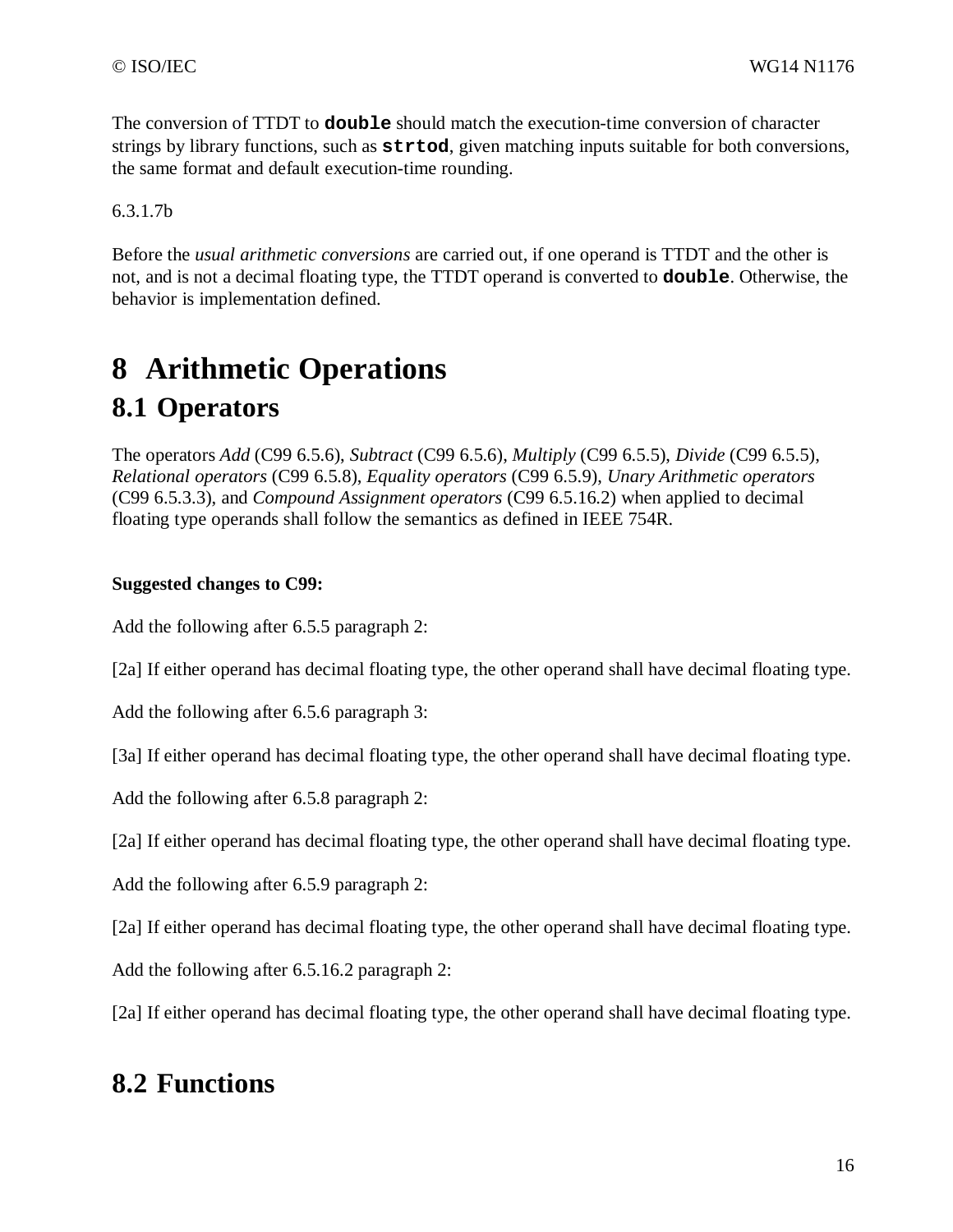The decimal floating point operations square root, min, max, fused multiply-add and remainder, which are defined in IEEE 754R, are implemented as library functions.

### **8.3 Conversions**

Conversions between different formats and to/from integer formats are covered in section 6.

# **9 Library 9.1 Standard headers**

The functions, macros, and types declared or defined in Clause 9 and its subclauses are only declared or defined by their respective headers if the macro **\_\_STDC\_WANT\_DEC\_FP\_\_** is defined at the point in the source file where the appropriate header is included.

## **9.2 Floating-point environment <fenv.h<sup>&</sup>gt;**

The floating point environment specified in C99 7.6 applies to both generic floating types and decimal floating types. This is to implement the *context* defined in IEEE 754R. The existing C99 specification gives flexibility to implementation on which part of the environment is accessible to programs. The decimal floating-point arithmetic specifies a more stringent requirement. All the rounding directions and flags are supported.

| <b>DEC</b> Macros        | Existing C99 macros for | <b>IEEE 754</b>            |
|--------------------------|-------------------------|----------------------------|
|                          | generic floating types  |                            |
| FE DEC TOWARDZERO        | FE TOWARDZERO           | Toward zero                |
| FE DEC TONEAREST         | FE TONEAREST            | To nearest, ties even      |
| FE_DEC_UPWARD            | FE UPWARD               | Toward plus infinity       |
| FE DEC DOWNWARD          | FE DOWNWARD             | Toward minus infinity      |
| FE DEC TONEARESTFROMZERO | n/a                     | To nearest, ties away from |
|                          |                         | zero                       |

#### **Suggested changes to C99:**

Add the following after 7.6 paragraph 7:

7.6 ...

[7a] Each of the macros

**FE\_DEC\_DOWNWARD FE\_DEC\_TONEAREST**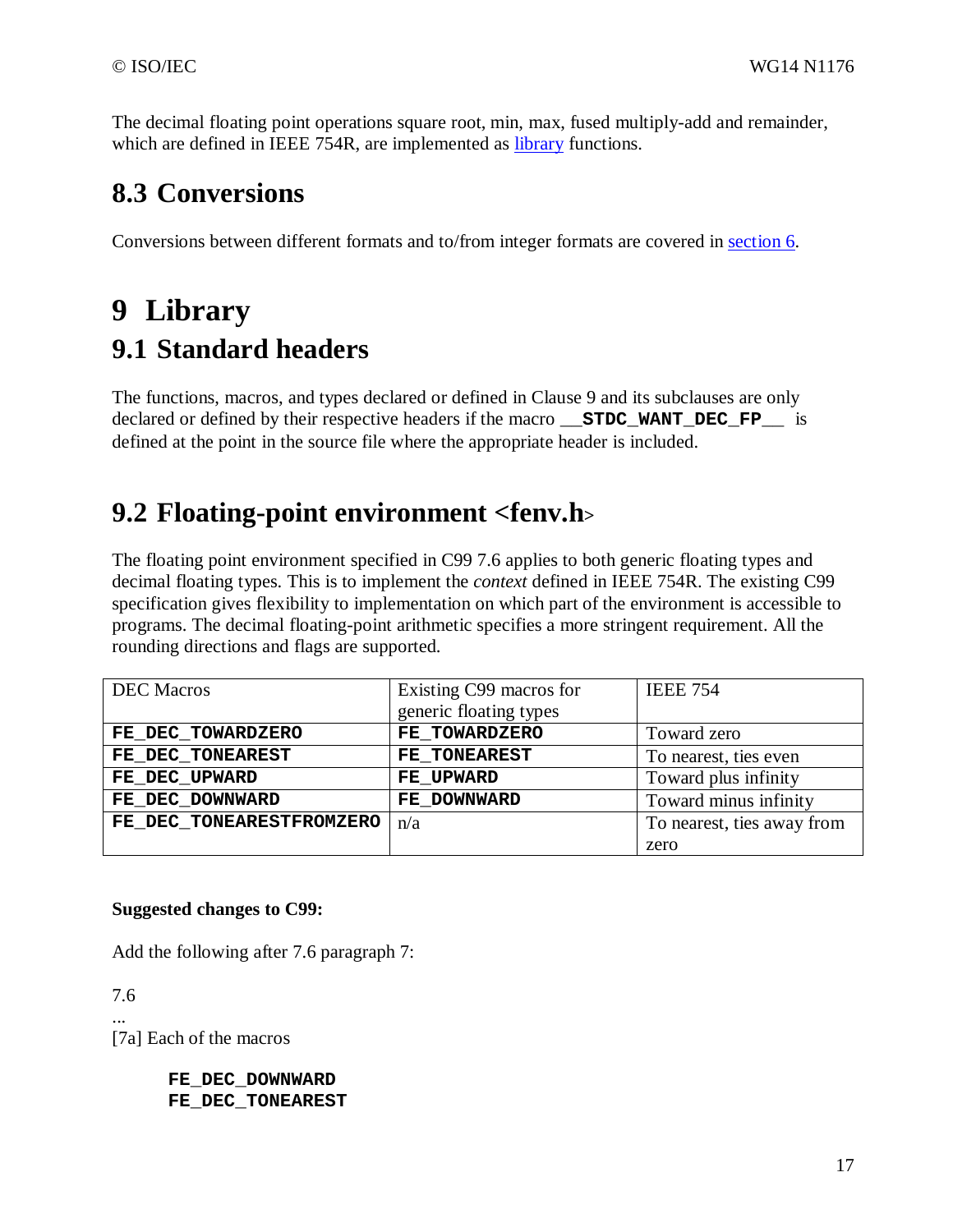#### **FE\_DEC\_TONEARESTFROMZERO FE\_DEC\_TOWARDZERO FE\_DEC\_UPWARD**

is defined and used by **fe\_dec\_getround** and **fe\_dec\_setround** functions for getting and setting the rounding direction of decimal floating-point operations. The default rounding direction for decimal floating-point operations shall be **FE\_DEC\_TONEAREST**.

Add the following after 7.6.3.2:

#### **7.6.3.3 The fe\_dec\_getround function**

#### **Synopsis**

#define \_\_STDC\_WANT\_DEC\_FP\_\_ #include <fenv.h> int fe\_dec\_getround(void);

#### **Description**

The **fe\_dec\_getround** function gets the current rounding direction for decimal floating-point operations.

#### **Returns**

The **fe** dec getround function returns the value of the rounding direction macro representing the current rounding direction for decimal floating-point operations, or a negative value if there is no such rounding macro or the current rounding direction is not determinable.

#### **7.6.3.4 The fe\_dec\_setround function**

#### **Synopsis**

#define \_\_STDC\_WANT\_DEC\_FP\_\_ #include <fenv.h> int fe\_dec\_setround(int round);

#### **Description**

The **fe\_dec\_setround** function establishes the rounding direction for decimal floating-point operations represented by its argument round. If the argument is not equal to the value of a rounding direction macro, the rounding direction is not changed.

If **FLT** RADIX is not 10, the rounding direction altered by the **fesetround** function is independent of the rounding direction altered by the **fe\_dec\_setround** function; otherwise if FLT RADIX is 10, whether the **fesetround** and **fe** dec setround functions alter the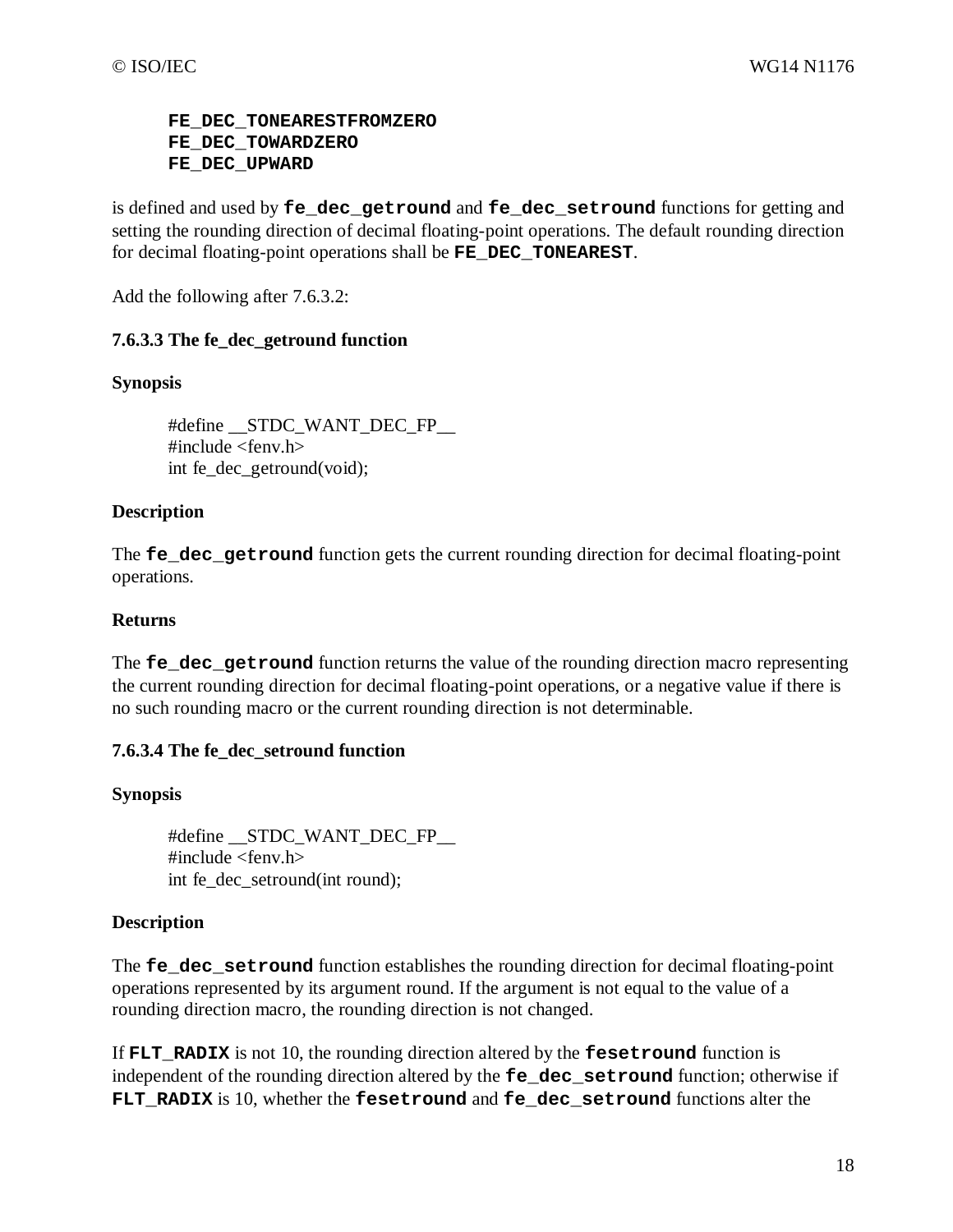rounding direction of both generic floating type and decimal floating type operations is implementation defined.

#### **Returns**

The **fe\_dec\_setround** function returns a zero value if and only if the argument is equal to a rounding direction macro (that is, if and only if the requested rounding direction was established).

### **9.3 Decimal mathematics <math.h>**

The list of elementary functions specified in the mathematics library is extended to handle decimal floating-point types. These include functions specified in 7.12.4, 7.12.5, 7.12.6, 7.12.7, 7.12.8, 7.12.9, 7.12.10, 7.12.11, 7.12.12, and 7.12.13. The macros **HUGE\_VAL\_D32**, **HUGE\_VAL\_D64**, **HUGE\_VAL\_D128**, **DEC\_INFINITY** and **DEC\_NAN** are defined to help using these functions. With the exception of **sqrt**, **max**, and **min**, the accuracy of the decimal floating-point results is implementation-defined. The implementation may state that the accuracy is unknown. All classification macros specified in C99 7.12.3 are also extended to handle decimal floating-point types. The same applies to all comparison macros specified in 7.12.14.

The names of the functions are derived by adding suffixes d32, d64 and d128 to the **double** version of the function name.

#### **Suggested changes to C99:**

Add after 7.12 paragraph 2.

7.12

[2a] The types

**\_Decimal32\_t \_Decimal64\_t** 

are decimal floating types at least as wide as **\_Decimal32** and **\_Decimal64**, respectively, and such that **\_Decimal64\_t** is at least as wide as **\_Decimal32\_t**. If **DEC\_EVAL\_METHOD** equals 0, **\_Decimal32\_t** and **\_Decimal64\_t** are **\_Decimal32** and **\_Decimal64**, respectively; if **DEC\_EVAL\_METHOD** equals 1, they are both **\_Decimal64**; if **DEC\_EVAL\_METHOD** equals 2, they are both **\_Decimal128**; and for other values of **DEC\_EVAL\_METHOD**, they are otherwise implementation-defined.

Add at the end of 7.12 paragraph 3 the following macros.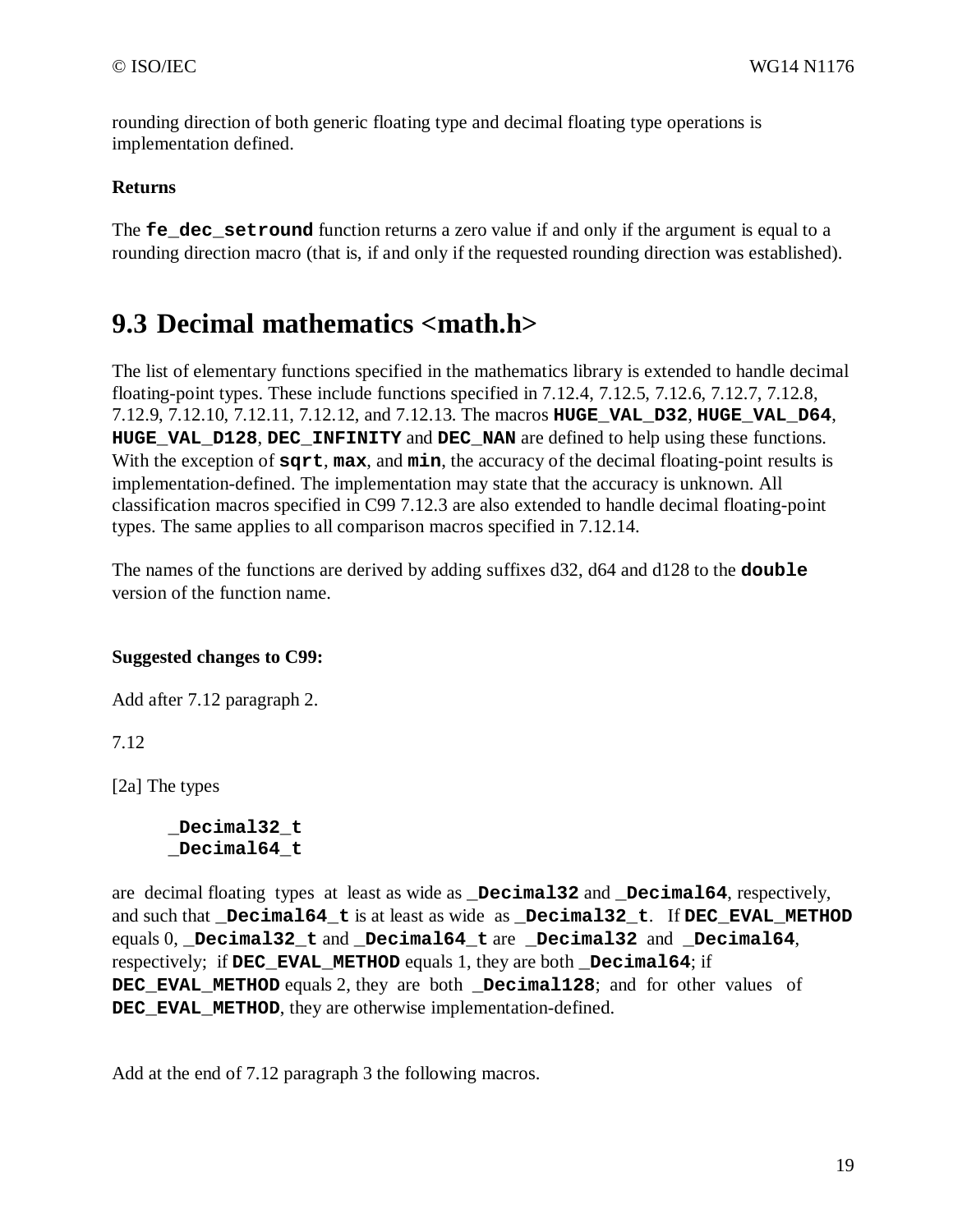7.12

[3] The macro

#### **HUGE\_VAL\_D64**

expands to a constant expression of type **\_Decimal64** representing infinity. The macros

**HUGE\_VAL\_D32 HUGE\_VAL\_D128** 

are respectively **\_Decimal32** and **\_Decimal128** analogs of **HUGE\_VAL\_D64**.

Add at the end of 7.12 paragraph 4 the following macro.

7.12

[4] The macro

#### **DEC\_INFINITY**

expands to a constant expression of type **\_Decimal32** representing infinity.

Add at the end of 7.12 paragraph 5 the following macro.

7.12

[5] The macro

#### **DEC\_NAN**

expands to quiet decimal floating NaN for the type **\_Decimal32**.

Add at the end of 7.12 paragraph 7 the following macro.

7.12

[7] The macro

**FP\_FAST\_FMAD32 FP\_FAST\_FMAD64 FP\_FAST\_FMAD128** 

are, respectively, **\_Decimal32**, **\_Decimal64** and **\_Decimal128** analogs of **FP\_FAST\_FMA**.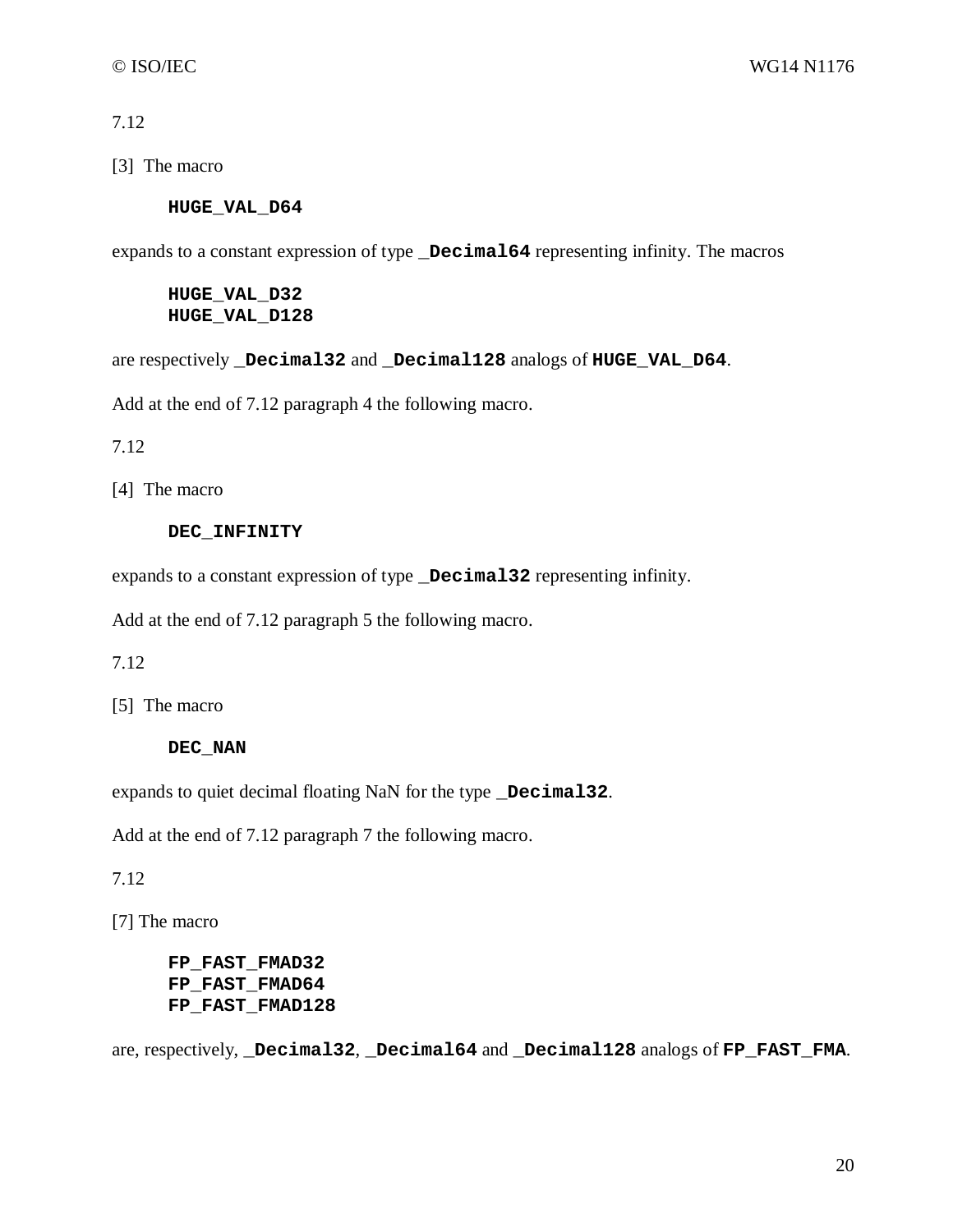#### **Suggested changes to C99:**

Add the following list of function prototypes to the synopsis of the respective subclauses:

7.12.4 Trigonometric functions

Decimal64 acosd64( Decimal64 x); \_Decimal32 acosd32(\_Decimal32 x); \_Decimal128 acosd128(\_Decimal128 x);

 \_Decimal64 asind64(\_Decimal64 x); \_Decimal32 asind32(\_Decimal32 x); Decimal128 asind128( Decimal128 x);

 \_Decimal64 atand64(\_Decimal64 x); \_Decimal32 atand32(\_Decimal32 x); Decimal128 atand128( Decimal128 x);

 \_Decimal64 atan2d64(\_Decimal64 y, \_Decimal64 x); \_Decimal32 atan2d32(\_Decimal32 y, \_Decimal32 x); \_Decimal128 atan2d128(\_Decimal128 y, \_Decimal128 x);

Decimal64 cosd64( Decimal64 x); \_Decimal32 cosd32(\_Decimal32 x); Decimal128 cosd128( Decimal128 x);

 \_Decimal64 sind64(\_Decimal64 x); Decimal32 sind32( $\Delta$ Decimal32 x); \_Decimal128 sind128(\_Decimal128 x);

Decimal64 tand64( Decimal64 x); \_Decimal32 tand32(\_Decimal32 x); Decimal128 tand128( Decimal128 x);

7.12.5 Hyperbolic functions

 \_Decimal64 acoshd64(\_Decimal64 x); Decimal32 acoshd32( Decimal32 x); \_Decimal128 acoshd128(\_Decimal128 x);

 \_Decimal64 asinhd64(\_Decimal64 x); \_Decimal32 asinhd32(\_Decimal32 x); \_Decimal128 asinhd128(\_Decimal128 x);

 \_Decimal64 atanhd64(\_Decimal64 x); Decimal32 atanhd32( Decimal32 x);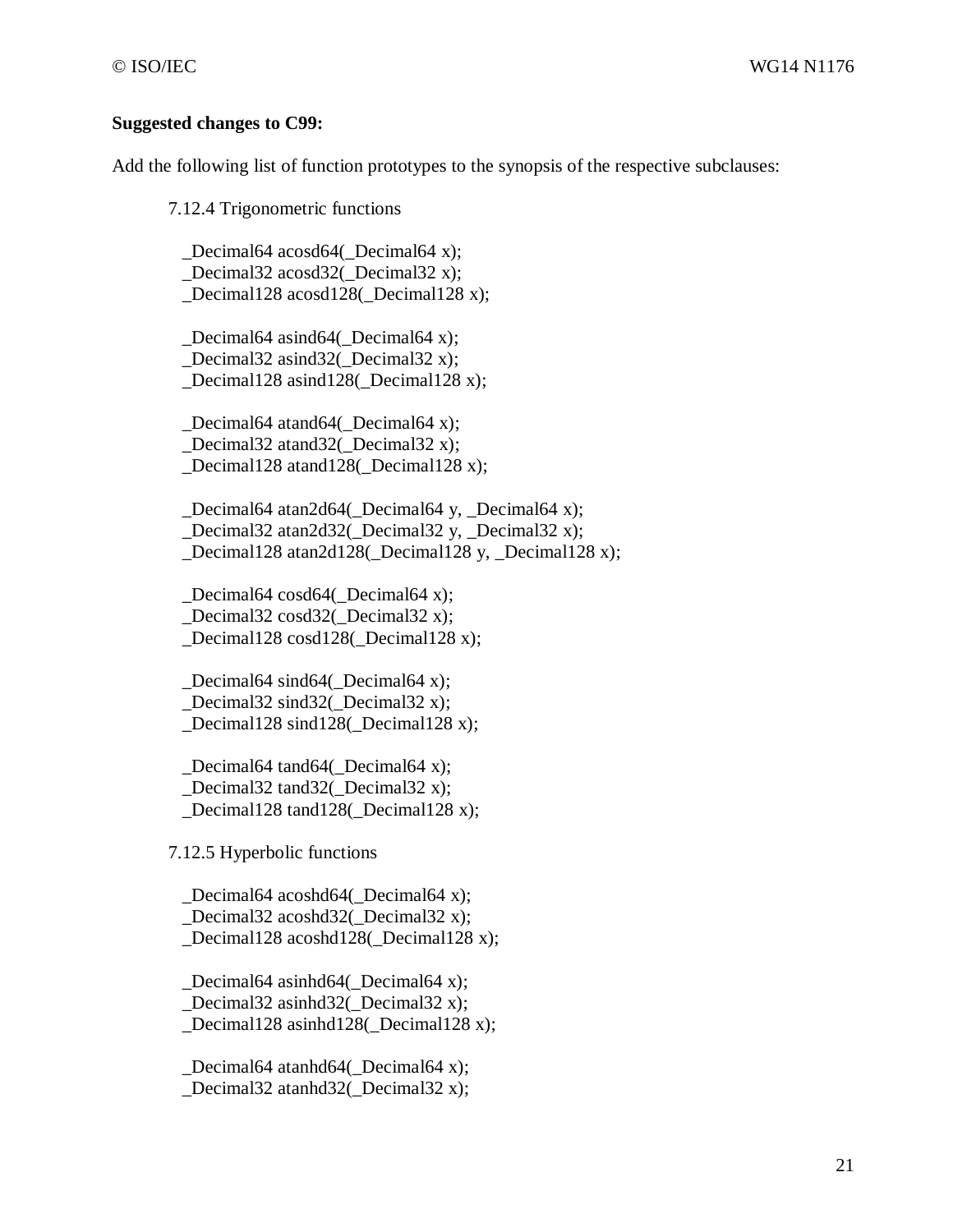Decimal128 atanhd128( Decimal128 x);

Decimal64 coshd64( Decimal64 x); \_Decimal32 coshd32(\_Decimal32 x); Decimal128 coshd128( Decimal128 x);

Decimal64 sinhd64( $\Delta$ Decimal64 x); \_Decimal32 sinhd32(\_Decimal32 x); \_Decimal128 sinhd128(\_Decimal128 x);

 \_Decimal64 tanhd64(\_Decimal64 x); \_Decimal32 tanhd32(\_Decimal32 x); Decimal128 tanhd128( Decimal128 x);

7.12.6 Exponential and logarithmic functions

Decimal64 expd64( $\Delta$ Decimal64 x); \_Decimal32 expd32(\_Decimal32 x); \_Decimal128 expd128(\_Decimal128 x);

 \_Decimal64 exp2d64(\_Decimal64 x); \_Decimal32 exp2d32(\_Decimal32 x); Decimal128 exp2d128( Decimal128 x);

 \_Decimal64 expm1d64(\_Decimal64 x); \_Decimal32 expm1d32(\_Decimal32 x); Decimal128 expm1d128( Decimal128 x);

 \_Decimal64 frexpd64(\_Decimal64 value, int \*exp); Decimal32 frexpd32( Decimal32 value, int \*exp); \_Decimal128 frexpd128(\_Decimal128 value, int \*exp);

int ilogbd $64$ ( $\Delta$ Decimal $64$  x); int ilogbd32(\_Decimal32 x); int ilogbd128(\_Decimal128 x);

 \_Decimal64 ldexpd64(\_Decimal64 x, int exp); Decimal32 ldexpd32( Decimal32 x, int exp); \_Decimal128 ldexpd128(\_Decimal128 x, int exp);

 \_Decimal64 logd64(\_Decimal64 x); \_Decimal32 logd32(\_Decimal32 x); Decimal128 logd128( Decimal128 x);

 \_Decimal64 log10d64(\_Decimal64 x); Decimal32  $log10d32$  Decimal32 x);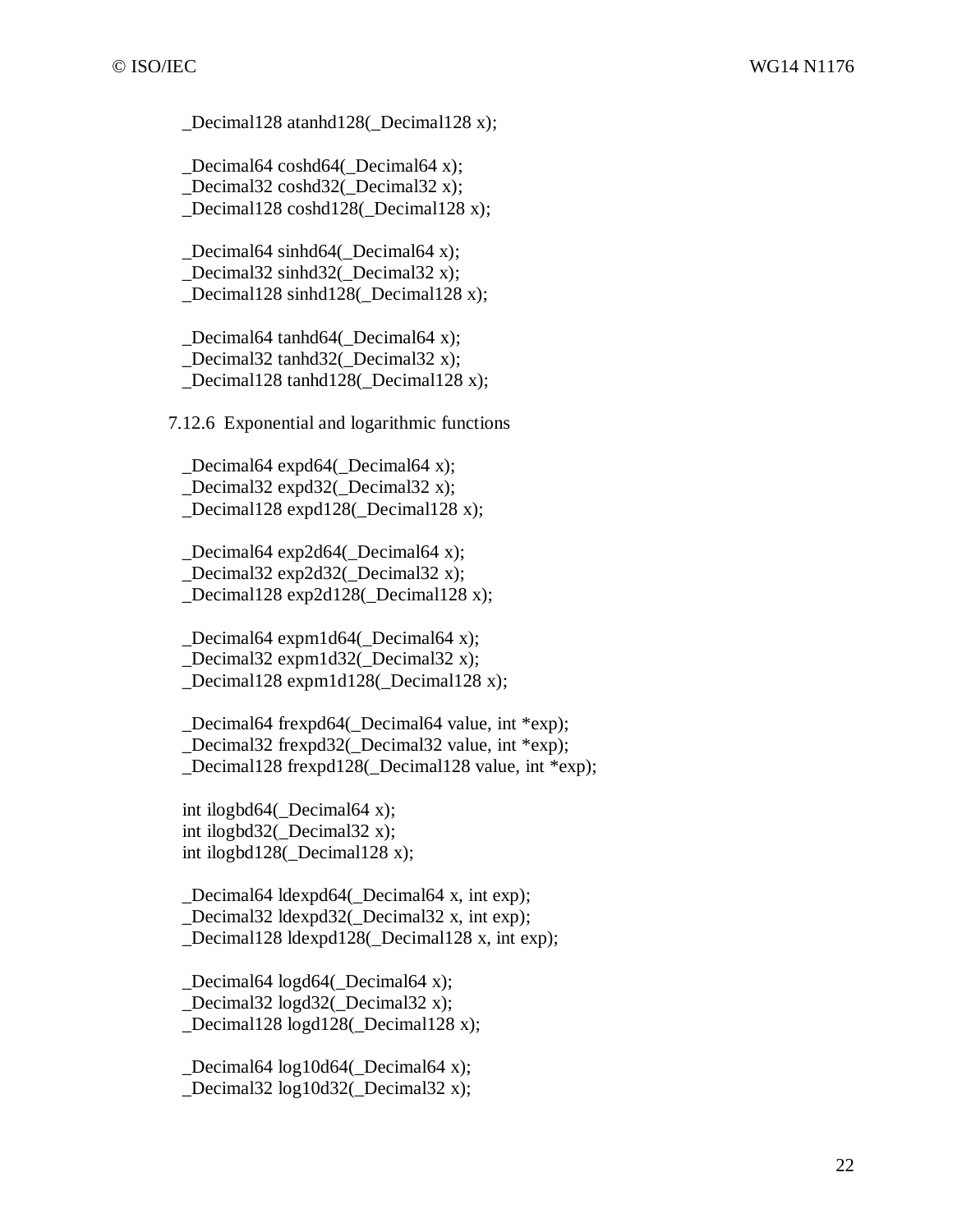Decimal128  $log10d128$  Decimal128 x);

Decimal64 log1pd64( Decimal64 x); \_Decimal32 log1pd32(\_Decimal32 x); Decimal128 log1pd128( Decimal128 x);

Decimal64  $log2d64$  Decimal64 x); \_Decimal32 log2d32(\_Decimal32 x); \_Decimal128 log2d128(\_Decimal128 x);

 \_Decimal64 logbd64(\_Decimal64 x); \_Decimal32 logbd32(\_Decimal32 x);

Decimal128 logbd128( Decimal128 x);

 \_Decimal64 modd64(\_Decimal64 value, \_Decimal64 \*iptr); \_Decimal32 modfd32(\_Decimal32 value, \_Decimal32 \*iptr); Decimal128 modfd128( Decimal128 value, Decimal128 \*iptr);

 \_Decimal64 scalbnd64(\_Decimal64 x, int n); \_Decimal32 scalbnd32(\_Decimal32 x, int n); \_Decimal128 scalbnd128(\_Decimal128 x, int n);

Decimal64 scalblnd64( Decimal64 x, long int n); \_Decimal32 scalblnd32(\_Decimal32 x, long int n); Decimal128 scalblnd128( Decimal128 x, long int n);

7.12.7 Power and absolute-value functions

 \_Decimal64 cbrtd64(\_Decimal64 x); Decimal32 cbrtd32( Decimal32 x); \_Decimal128 cbrtd128(\_Decimal128 x);

Decimal64 fabsd64( Decimal64 x); Decimal32 fabsd32( Decimal32 x);

Decimal128 fabsd128( Decimal128 x);

 \_Decimal64 hypotd64(\_Decimal64 x, \_Decimal64 y); Decimal32 hypotd32( Decimal32 x, Decimal32 y); \_Decimal128 hypotd128(\_Decimal128 x, \_Decimal128 y);

 \_Decimal64 powd64(\_Decimal64 x, \_Decimal64 y); \_Decimal32 powd32(\_Decimal32 x, \_Decimal32 y); Decimal128 powd128( Decimal128 x, Decimal128 y);

 \_Decimal64 sqrtd64(\_Decimal64 x); Decimal32 sqrtd32( Decimal32 x);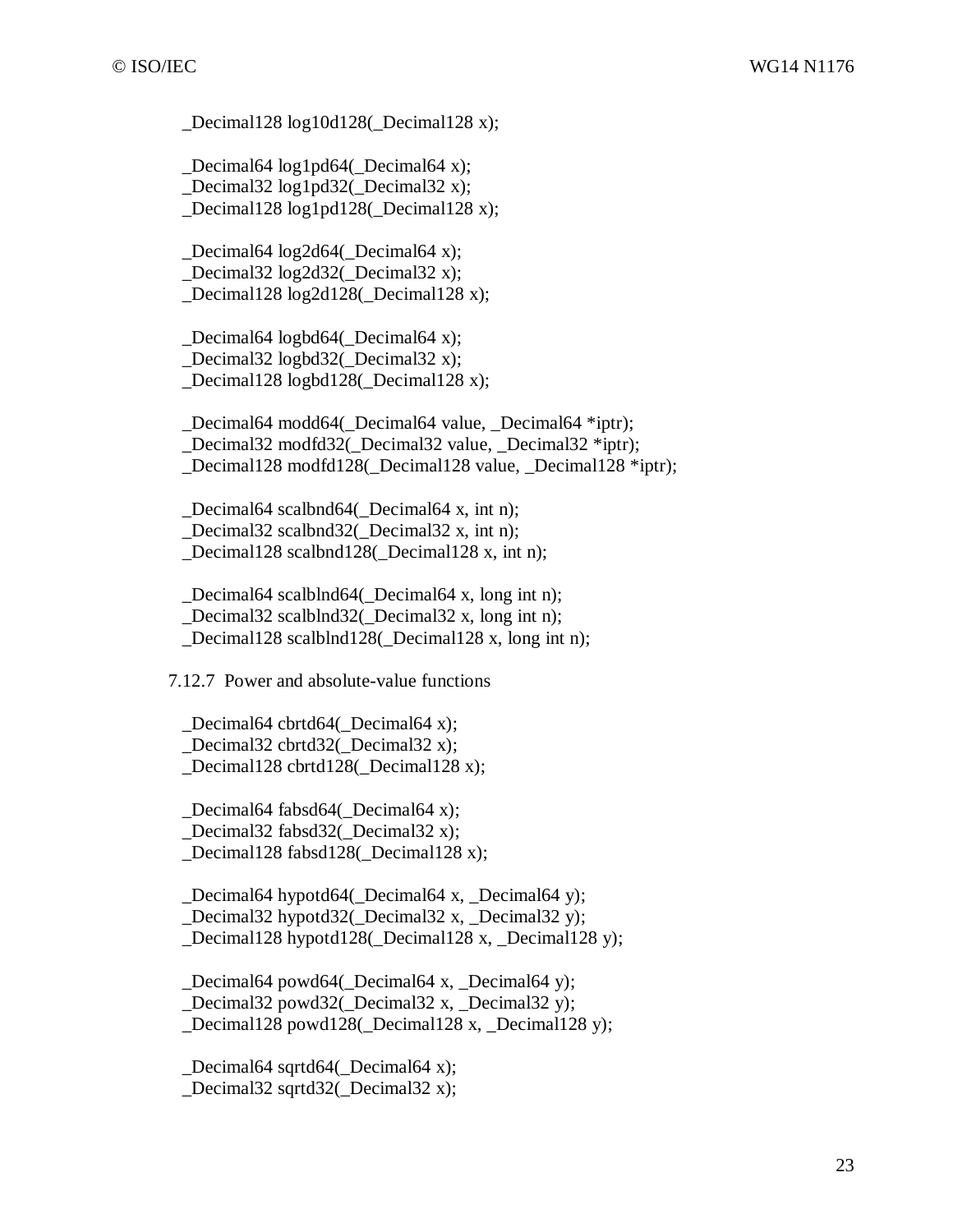Decimal128 sqrtd128( Decimal128 x);

7.12.8 Error and gamma functions

Decimal64 erfd64( Decimal64 x); \_Decimal32 erfd32(\_Decimal32 x); Decimal128 erfd128( Decimal128 x);

 \_Decimal64 erfcd64(\_Decimal64 x); \_Decimal32 erfcd32(\_Decimal32 x); Decimal128 erfcd128( Decimal128 x);

Decimal64 lgammad64( $\Delta$ Decimal64 x); \_Decimal32 lgammad32(\_Decimal32 x); Decimal128 lgammad128( Decimal128 x);

 \_Decimal64 tgammad64(\_Decimal64 x); \_Decimal32 tgammad32(\_Decimal32 x); \_Decimal128 tgammad128(\_Decimal128 x);

7.12.9 Nearest integer functions

Decimal64 ceild64( Decimal64 x); \_Decimal32 ceild32(\_Decimal32 x); Decimal128 ceild128( Decimal128 x);

 \_Decimal64 floord64(\_Decimal64 x); Decimal32 floord32( Decimal32 x); \_Decimal128 floord128(\_Decimal128 x);

 \_Decimal64 nearbyintd64(\_Decimal64 x); \_Decimal32 nearbyintd32(\_Decimal32 x); \_Decimal128 nearbyintd128(\_Decimal128 x);

 \_Decimal64 rintd64(\_Decimal64 x); Decimal32 rintd32( Decimal32 x); Decimal128 rintd128( Decimal128 x);

long int lrintd64(\_Decimal64 x); long int lrintd32(\_Decimal32 x); long int lrintd128(\_Decimal128 x);

long long int llrintd $64$ (Decimal $64$  x); long long int llrintd $32$ ( Decimal $32$  x); long long int llrintd128( Decimal128 x);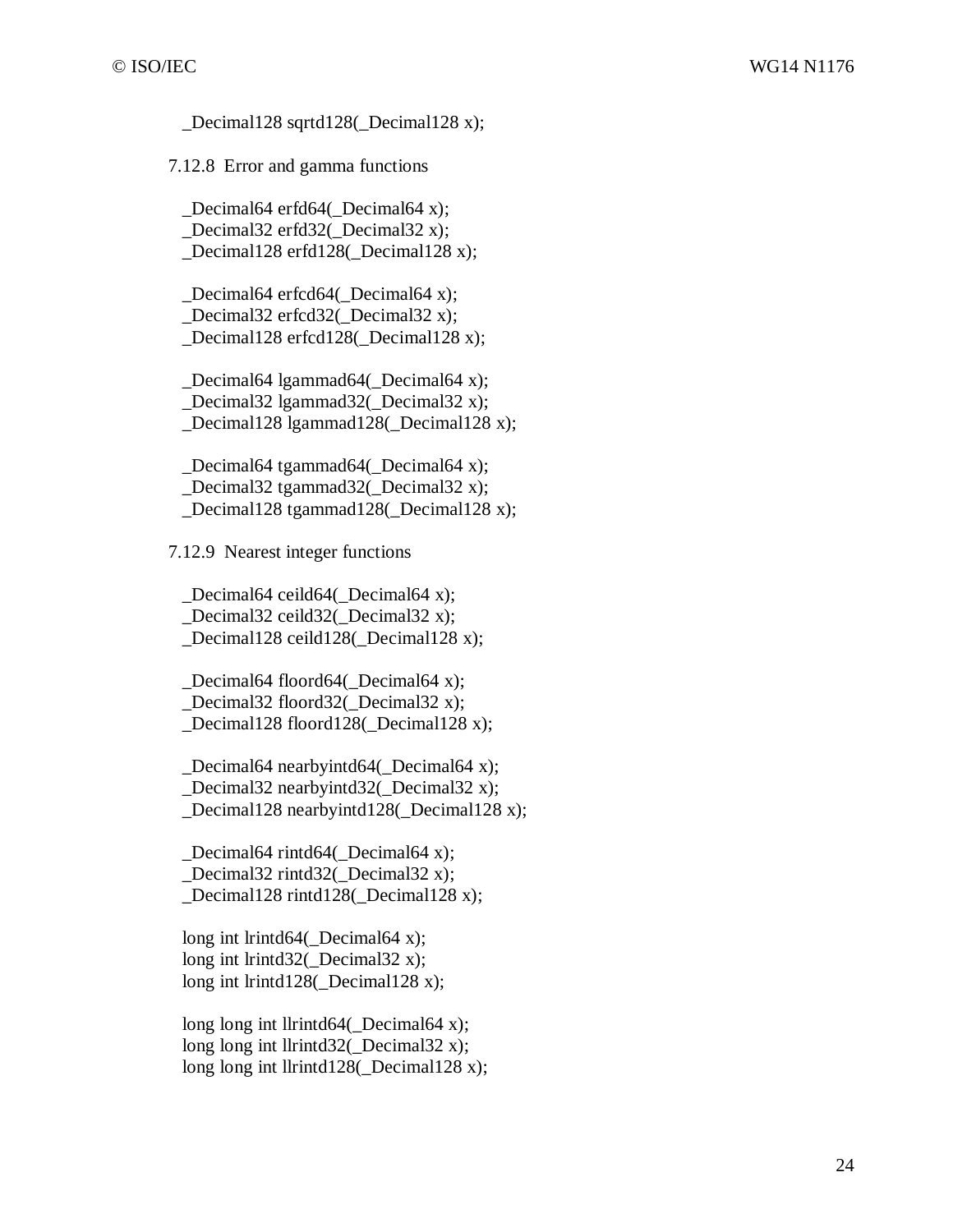\_Decimal64 roundd64(\_Decimal64 x); \_Decimal32 roundd32(\_Decimal32 x); Decimal128 roundd128( Decimal128 x);

long int lroundd64( Decimal64 x); long int lroundd32(\_Decimal32 x); long int lroundd128( Decimal128 x);

long long int llroundd $64$ ( Decimal $64$  x); long long int llroundd $32$ ( Decimal $32$  x); long long int llroundd128(\_Decimal128 x);

Decimal64 truncd64( Decimal64 x); Decimal32 truncd32( Decimal32 x); Decimal128 truncd128( Decimal128 x);

7.12.10 Remainder functions

 \_Decimal64 fmodd64(\_Decimal64 x, \_Decimal64 y); \_Decimal32 fmodd32(\_Decimal32 x, \_Decimal32 y); \_Decimal128 fmodd128(\_Decimal128 x, \_Decimal128 y);

Decimal64 remainderd64( Decimal64 x, Decimal64 y); \_Decimal32 remainderd32(\_Decimal32 x, \_Decimal32 y); Decimal128 remainderd128( Decimal128 x, Decimal128 y);

 \_Decimal64 remquod64(\_Decimal64 x, \_Decimal64 y, int \*quo); Decimal32 remquod32( Decimal32 x, Decimal32 y, int \*quo); \_Decimal128 remquod128(\_Decimal128 x, \_Decimal128 y, int \*quo);

7.12.11 Manipulation functions

Decimal64 copysignd64( Decimal64 x, Decimal64 y); Decimal32 copysignd32( Decimal32 x, Decimal32 y); Decimal128 copysignd128( Decimal128 x, Decimal128 y);

\_Decimal64 nand64(const char \*tagp);

Decimal32 nand32(const char \*tagp); \_Decimal128 nand128(const char \*tagp);

\_Decimal64 nextafterd64(\_Decimal64 x, \_Decimal64 y);

\_Decimal32 nextafterd32(\_Decimal32 x, \_Decimal32 y);

Decimal128 nextafterd128( Decimal128 x, Decimal128 y);

 \_Decimal64 nexttowardd64(\_Decimal64 x, \_Decimal128 y); Decimal32 nexttowardd32( Decimal32 x, Decimal128 y);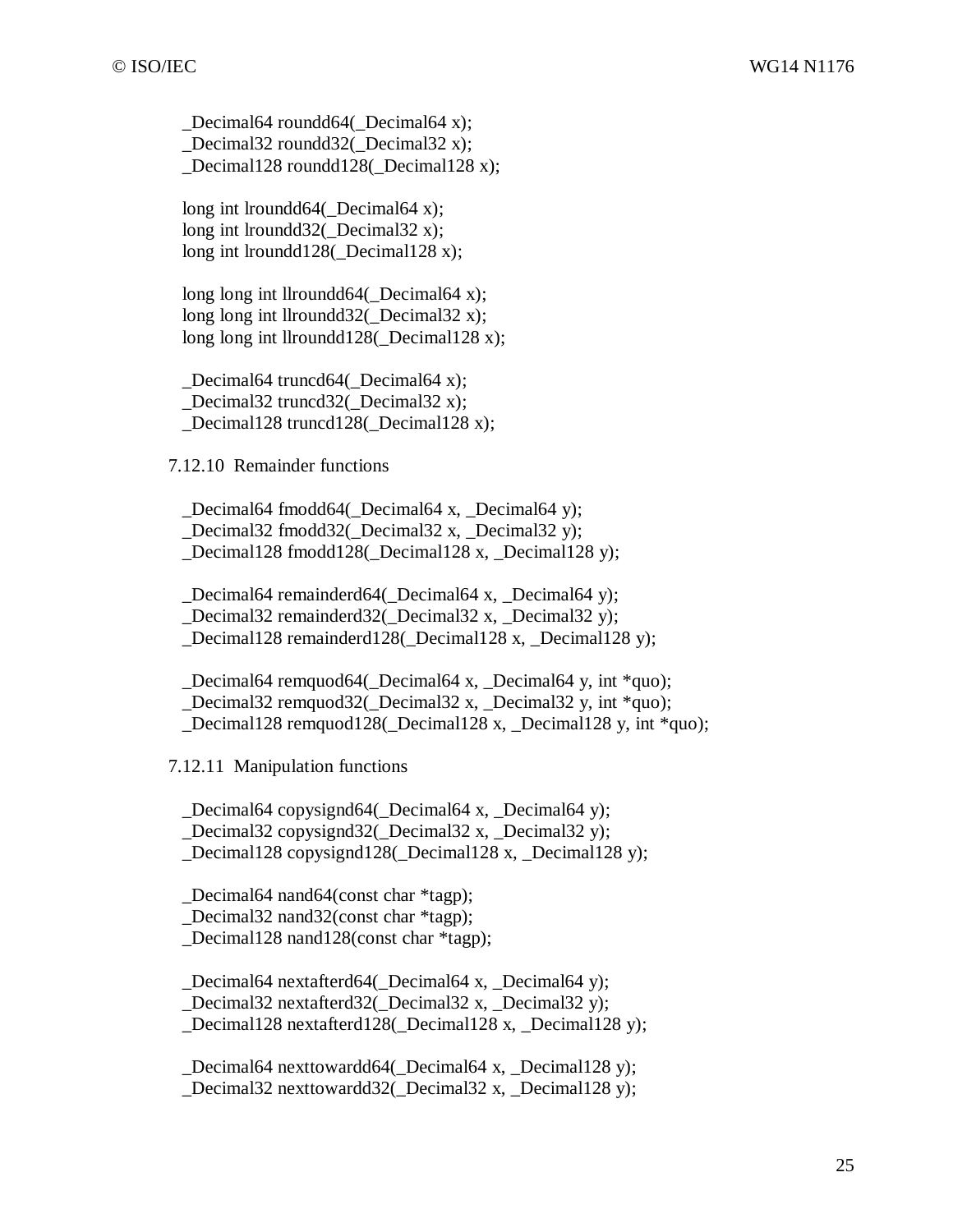Decimal128 nexttowardd128( Decimal128 x, Decimal128 y);

7.12.12 Maximum, minimum, and positive difference functions

Decimal64 fdimd64( $\Delta$ Decimal64 x, Decimal64 y); \_Decimal32 fdimd32(\_Decimal32 x, \_Decimal32 y); Decimal128 fdimd128( Decimal128 x, Decimal128 y);

 \_Decimal64 fmaxd64(\_Decimal64 x, \_Decimal64 y); \_Decimal32 fmaxd32(\_Decimal32 x, \_Decimal32 y); Decimal128 fmaxd128( Decimal128 x, Decimal128 y);

Decimal64 fmind64( Decimal64 x, Decimal64 y); \_Decimal32 fmind32(\_Decimal32 x, \_Decimal32 y); Decimal128 fmind128( Decimal128 x, Decimal128 y);

7.12.13 Floating multiply-add

 \_Decimal64 fmad64(\_Decimal64 x, \_Decimal64 y, \_Decimal64 z); \_Decimal32 fmad32(\_Decimal32 x, \_Decimal32 y, \_Decimal32 z); \_Decimal128 fmad128(\_Decimal128 x, \_Decimal128 y, \_Decimal128 z);

Add to the end of 7.12.14 paragraph 1:

[1] … If either argument has decimal floating type, the other argument shall have decimal floating type as well.

### **9.4 New <math.h> functions**

The following are new functions added to **<math.h>**.

**Suggested addition to C99:** 

**7.12.11.5 The quantize functions** 

#### **Synopsis**

#define \_\_STDC\_WANT\_DEC\_FP\_\_ #include <math.h> \_Decimal32 quantized32 (\_Decimal32 x, \_Decimal32 y); Decimal64 quantized64 ( $\Delta$ Decimal64 x, Decimal64 y); \_Decimal128 quantized128(\_Decimal128 x, \_Decimal128 y);

#### **Description**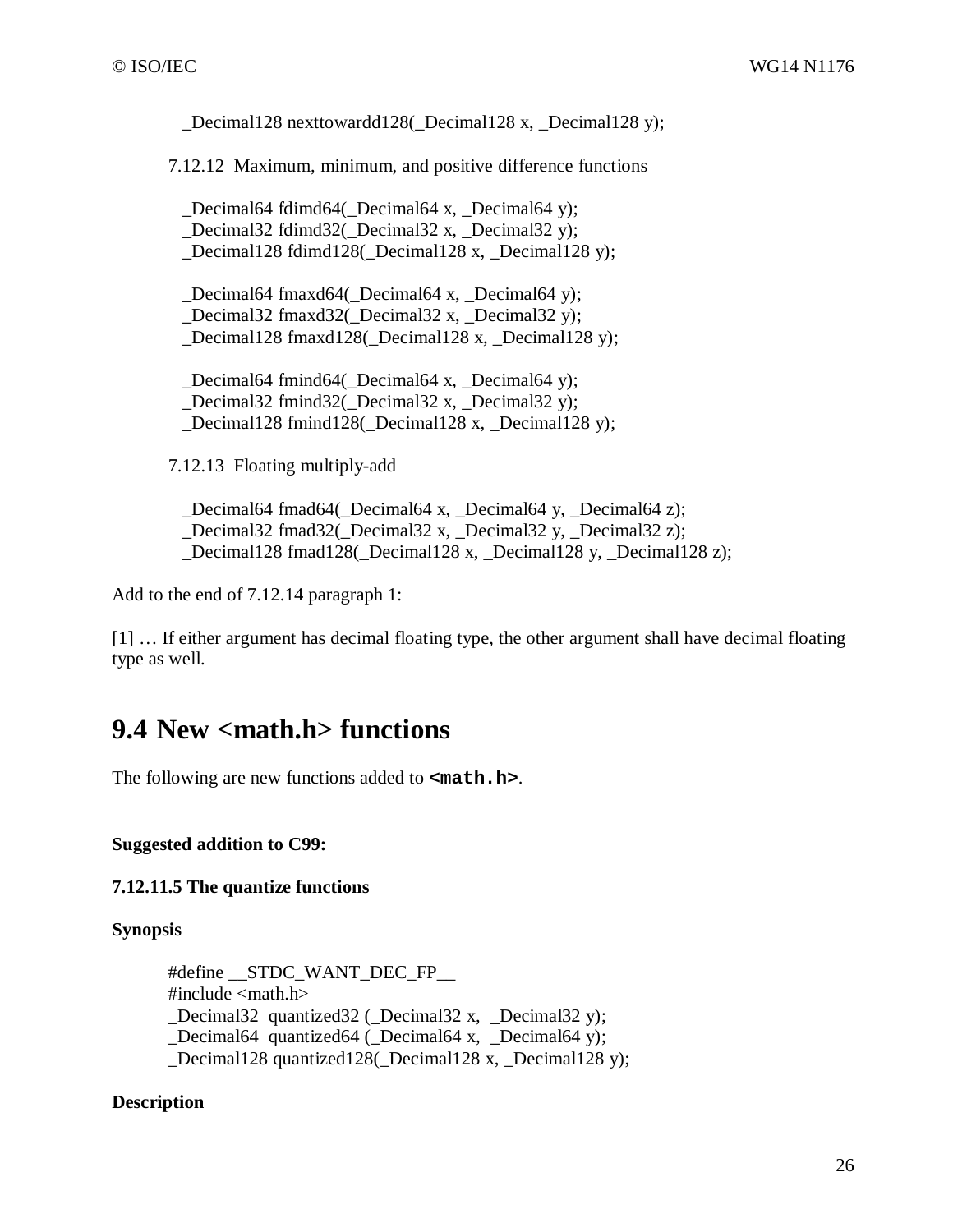The quantize functions set the exponent of argument x to the exponent of argument y, while attempting to keep the value the same*.* If the exponent is being increased, the value shall be correctly rounded according to the current rounding mode; if the result does not have the same value as x, the "inexact" floating-point exception shall be raised. If the exponent is being decreased and the significand of the result has more digits than the type would allow, the result is NaN and the "invalid" floating-point exception shall be raised. If one or both operands are NaN the result is NaN. Otherwise if only one operand is infinity, the result is NaN and the "invalid" floating-point exception shall be raised. If both operands are infinity, the result is **DEC\_INFINITY** and the sign is the same as x. The quantize functions do not signal underflow. Whether the quantize functions signal overflow is implementation-defined.

#### **Returns**

The quantize functions return the number which is equal in value (except for any rounding) and sign to x, and which has an exponent set to be equal to the exponent of y.

#### **7.12.11.6 The samequantum functions**

#### **Synopsis**

#define STDC WANT DEC FP #include  $\langle$  math.h $>$ Bool samequantumd32 ( $\Delta$ Decimal32 x, Decimal32 y); \_Bool samequantumd64 (\_Decimal64 x, \_Decimal64 y); Bool samequantumd $128$  (Decimal128 x, Decimal128 y);

#### **Description**

The samequantum functions determine if the representation exponents of the x and y are the same. If both x and y are NaN, or infinity, they have the same representation exponents; if exactly one operand is infinity or exactly one operand is NaN, they do not have the same representation exponents. The samequantum functions raise no exception.

#### **Returns**

The samequantum functions return **true** when x and y have the same representation exponents, **false** otherwise.

### **9.5 Formatted input/output specifiers**

#### **Suggested changes to C99:**

Add the following to 7.19.6.1 paragraph 7, to 7.19.6.2 paragraph 11, to 7.24.2.1 paragraph 7, and to 7.24.2.2 paragraph 11: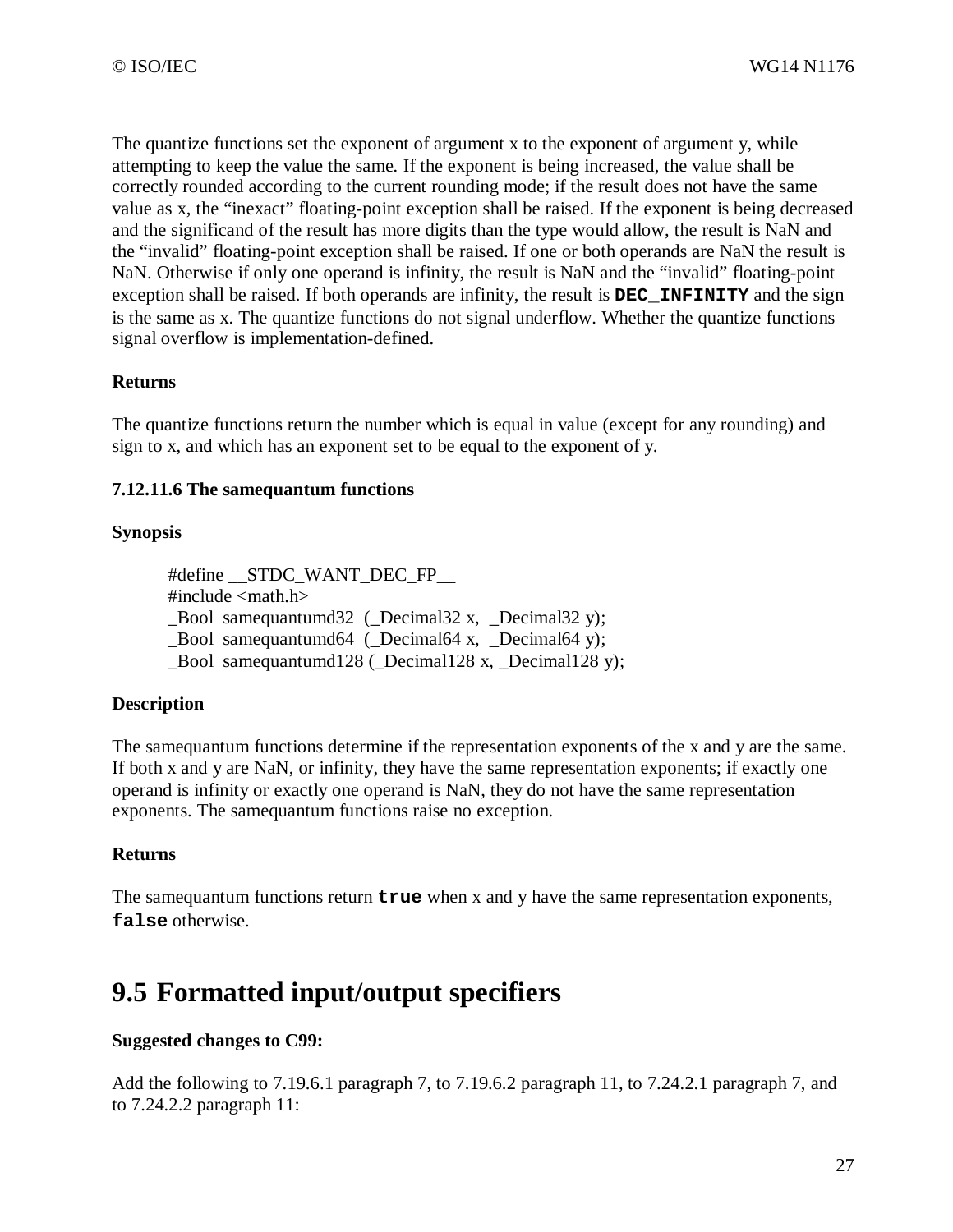- **H** Specifies that a following e, E, f, F, g, or G conversion specifier applies to a **\_Decimal32** argument.
- **D** Specifies that a following e, E, f, F, g, or G conversion specifier applies to a **Decimal64** argument.
- **DD** Specifies that a following e, E, f, F, g, or G conversion specifier applies to a **\_Decimal128** argument.

Change all occurrences of:

A **double** argument representing …

in the descriptions for the **e**, **E**, **f**, **F**, **g**, and **G** conversion specifiers in 7.19.6.1 paragraph 8 and 7.24.2.1 paragraph 8 to:

A **double** or decimal floating type argument representing …

### **9.6 strtod32, strtod64, and strtod128 functions <stdlib.h>**

The specifications of these functions are similar to those of **strtod**, **strtof**, and **strtold** as defined in C99 7.20.1.3. These functions are declared in **<stdlib.h>**.

#### **Suggested addition to C99:**

#### **7.20.1.5 The strtod32, strtod64, and strtod128 functions**

#### **Synopsis**

[#1] #define \_\_STDC\_WANT\_DEC\_FP\_\_ #include <stdlib.h> \_Decimal32 strtod32 (const char \* restrict nptr, char \*\* restrict endptr); Decimal64 strtod64 (const char \* restrict nptr, char \*\* restrict endptr); \_Decimal128 strtod128(const char \* restrict nptr, char \*\* restrict endptr);

#### **Description**

[#2] The **strtod32**, **strtod64**, and **strtod128** functions convert the initial portion of the string pointed to by **nptr** to **Decimal32**, **Decimal64**, and **Decimal128** representation, respectively. First, they decompose the input string into three parts: an initial, possibly empty, sequence of white-space characters (as specified by the **isspace** function), a subject sequence resembling a floating-point constant or representing an infinity or NaN; and a final string of one or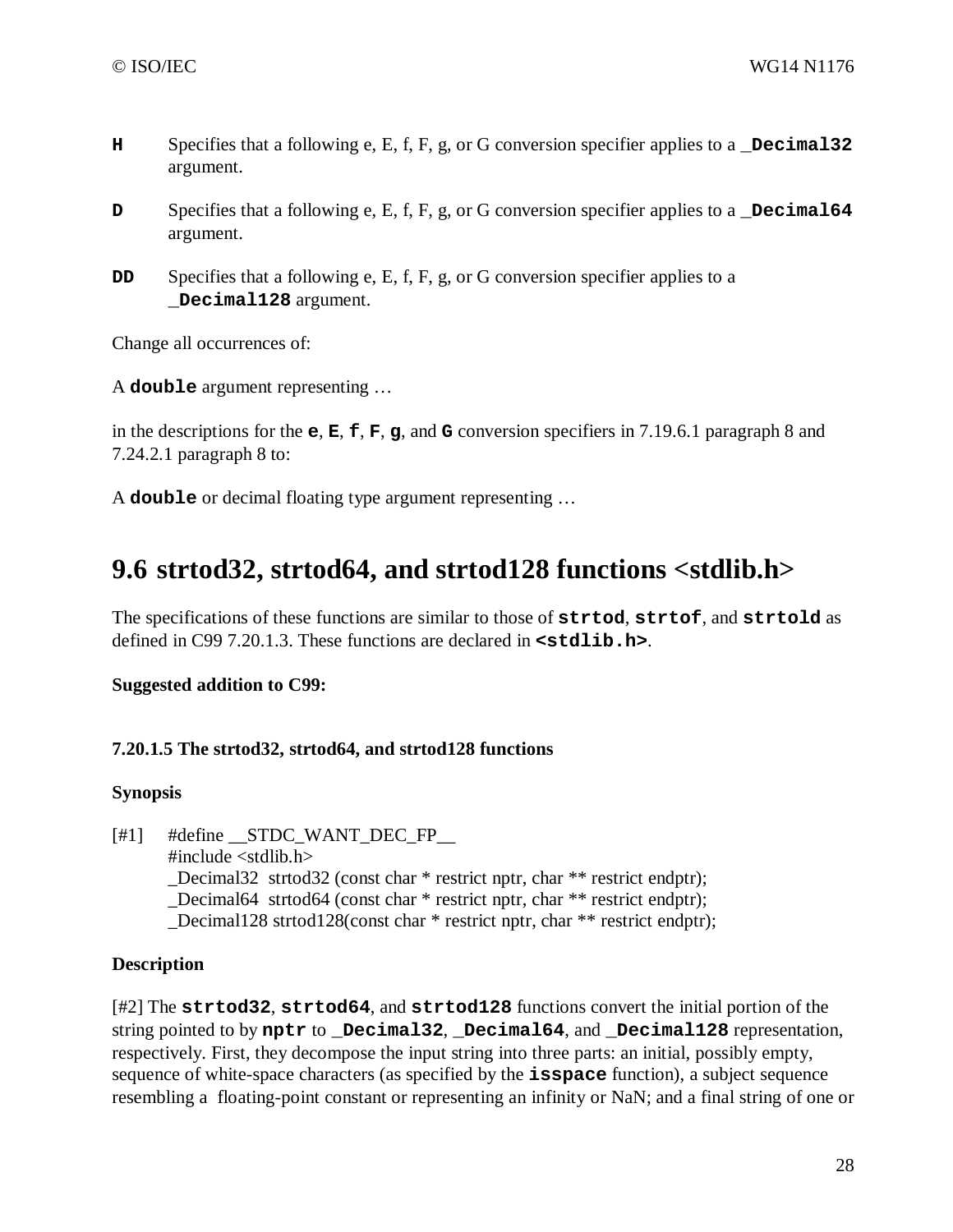more unrecognized characters, including the terminating null character of the input string. Then, they attempt to convert the subject sequence to a floating-point number, and return the result.

[#3] The expected form of the subject sequence is an optional plus or minus sign, then one of the following:

- a nonempty sequence of decimal digits optionally containing a decimal-point character, then an optional exponent part as defined in 6.4.4.2;
- **INF** or **INFINITY**, ignoring case
- **NAN** or **NAN**(*n-char-sequenceopt*), ignoring case in the **NAN** part, where:

*n-char-sequence*: *digit n-char-sequence digit* 

The subject sequence is defined as the longest initial subsequence of the input string, starting with the first non-white-space character, that is of the expected form. The subject sequence contains no characters if the input string is not of the expected form.

[#4] If the subject sequence has the expected form for a floating-point number, the sequence of characters starting with the first digit or the decimal-point character (whichever occurs first) is interpreted as a floating constant according to the rules of 6.4.4.2, except that it is not a hexadecimal floating number, that the decimal-point character is used in place of a period, and that if neither an exponent part nor a decimal-point character appears in a decimal floating point number, an exponent part of the appropriate type with value zero is assumed to follow the last digit in the string. If the subject sequence begins with a minus sign, the sequence is interpreted as negated. A character sequence **INF** or **INFINITY** is interpreted as an infinity. A character sequence **NAN** or **NAN**(*n-char-sequenceopt*), is interpreted as a quiet NaN; the meaning of the n-char sequences is implementation-defined.<sup>7</sup> A pointer to the final string is stored in the object pointed to by **endptr**, provided that **endptr** is not a null pointer.

[#5] The converted value keeps the precision as the input if possible, and the value may be denormalized. Otherwise, rounding may occur and the value is converted according to F.5 [#3]. Rounding happens after any negation.

[#6] In other than the **"C"** locale, additional locale-specific subject sequence forms may be accepted.

[#7] If the subject sequence is empty or does not have the expected form, no conversion is performed; the value of **nptr** is stored in the object pointed to by **endptr**, provided that **endptr** is not a null pointer.

#### **Recommended practice**

<sup>&</sup>lt;sup>7</sup> An implementation may use the n-char sequence to determine extra information to be represented in the NaN's significand.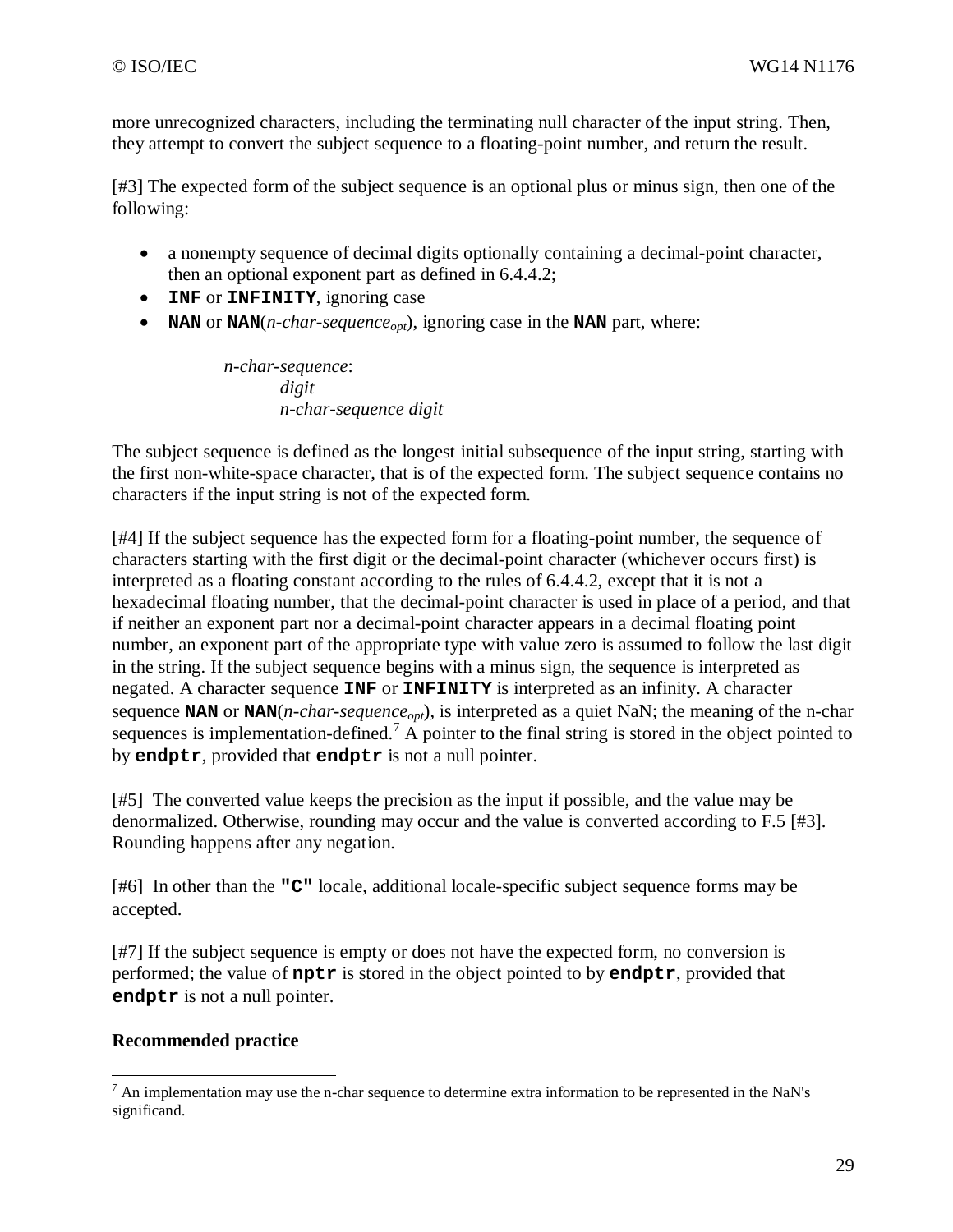[#8] If the subject sequence has the decimal form and at most **DEC128\_MANT\_DIG** (defined in **<float.h>**) significant digits, the result should be correctly rounded. If the subject sequence *D* has more than **DEC128\_MANT\_DIG** significant digits, consider the two bounding, adjacent decimal strings *L* and *U*, both having **DEC128\_MANT\_DIG** significant digits, such that the values of *L*, *D*, and *U* satisfy  $L \le D \le U$ . The result should be one of the (equal or adjacent) values that would be obtained by correctly rounding *L* and *U* according to the current rounding direction, with the extra stipulation that the error with respect to *D* should have a correct sign for the current rounding direction.

#### **Returns**

[#9] The functions return the converted value, if any. If no conversion could be performed, the value +0.E0dd is returned. If the correct value is outside the range of representable values, plus or minus **HUGE\_VAL\_D64**, **HUGE\_VAL\_D32**, or **HUGE\_VAL\_D128** is returned (according to the return type and sign of the value), and the value of the macro **ERANGE** is stored in **errno**. If the result underflows (7.12.1), the functions return a value whose magnitude is no greater than the smallest normalized positive number in the return type; whether **errno** acquires the value **ERANGE** is implementation-defined.

### **9.7 wcstod32, wcstod64, and wcstod128 functions <wchar.h>**

The specifications of these functions are similar to those of **wcstod**, **wcstof**, and **wcstold** as defined in C99 7.24.4.1.1. They are declared in **<wchar.h>**.

Suggested addition to C99:

#### **7.24.4.1.3 The wcstod32, wcstod64, and wcstod128 functions**

#### **Synopsis**

 $[#1]$  #define STDC WANT DEC FP

#include <wchar.h>

\_Decimal32 wcstod32 (const wchar\_t \* restrict nptr, wchar\_t \*\* restrict endptr);

Decimal64 wcstod64 (const wchar  $t *$  restrict nptr, wchar  $t * *$  restrict endptr);

\_Decimal128 wcstod128(const wchar\_t \* restrict nptr, wchar\_t \*\* restrict endptr);

#### **Description**

[#2] The **wcstod32**, **wcstod64**, and **wcstod128** functions convert the initial portion of the wide string pointed to by **nptr** to **\_Decimal32**, **\_Decimal64**, and **\_Decimal128** representation, respectively. First, they decompose the input string into three parts: an initial,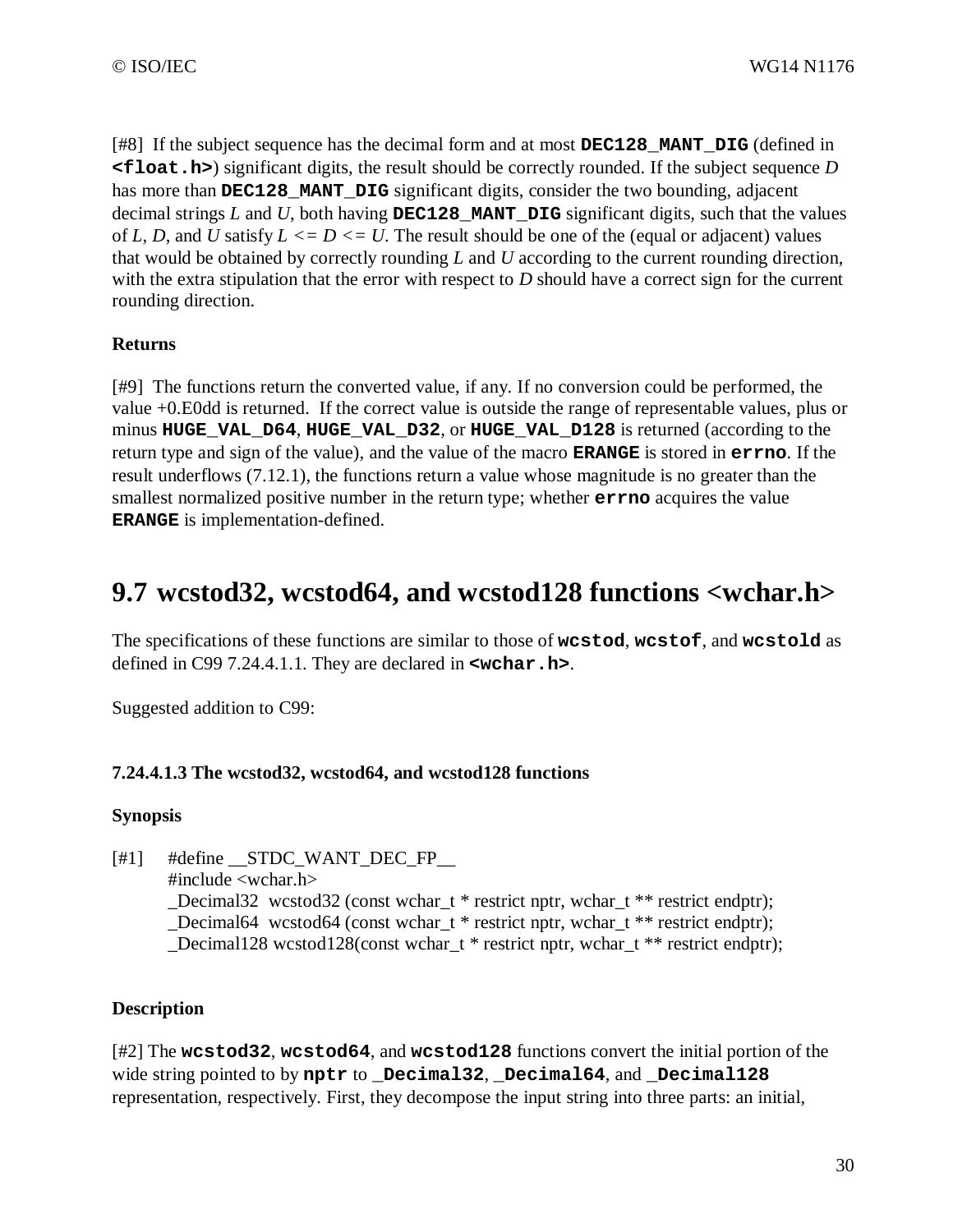possibly empty, sequence of white-space wide characters (as specified by the **iswspace** function), a subject sequence resembling a floating-point constant or representing an infinity or NaN; and a final wide string of one or more unrecognized wide characters, including the terminating null wide character of the input wide string. Then, they attempt to convert the subject sequence to a floating-point number, and return the result.

[#3] The expected form of the subject sequence is an optional plus or minus sign, then one of the following:

- a nonempty sequence of decimal digits optionally containing a decimal-point wide character, then an optional exponent part as defined in 6.4.4.2;
- **INF** or **INFINITY**, ignoring case
- **NAN** or **NAN**(*n-wchar-sequence<sub>opt</sub>*), ignoring case in the **NAN** part, where:

*n-wchar-sequence*: *digit n-wchar-sequence digit* 

The subject sequence is defined as the longest initial subsequence of the input wide string, starting with the first non-white-space wide character, that is of the expected form. The subject sequence contains no wide characters if the input wide string is not of the expected form.

[#4] If the subject sequence has the expected form for a floating-point number, the sequence of wide characters starting with the first digit or the decimal-point wide character (whichever occurs first) is interpreted as a floating constant according to the rules of 6.4.4.2, except that it is not a hexadecimal floating number, that the decimal-point wide character is used in place of a period, and that if neither an exponent part nor a decimal-point wide character appears in a decimal floating point number, an exponent part of the appropriate type with value zero is assumed to follow the last digit in the string. If the subject sequence begins with a minus sign, the sequence is interpreted as negated. A wide character sequence **INF** or **INFINITY** is interpreted as an infinity. A wide character sequence **NAN** or **NAN**(*n-wchar-sequenceopt*), is interpreted as a quiet NaN; the meaning of the n-wchar sequences is implementation-defined.<sup>8</sup> A pointer to the final wide string is stored in the object pointed to by **endptr**, provided that **endptr** is not a null pointer.

[#5] The converted value keeps the precision as the input if possible, and the value may be denormalized. Otherwise, rounding may occur and the value is converted according to F.5 [#3]. Rounding happens after any negation.

[#6] In other than the **"C"** locale, additional locale-specific subject sequence forms may be accepted.

<sup>&</sup>lt;sup>8</sup> An implementation may use the n-char sequence to determine extra information to be represented in the NaN's significand.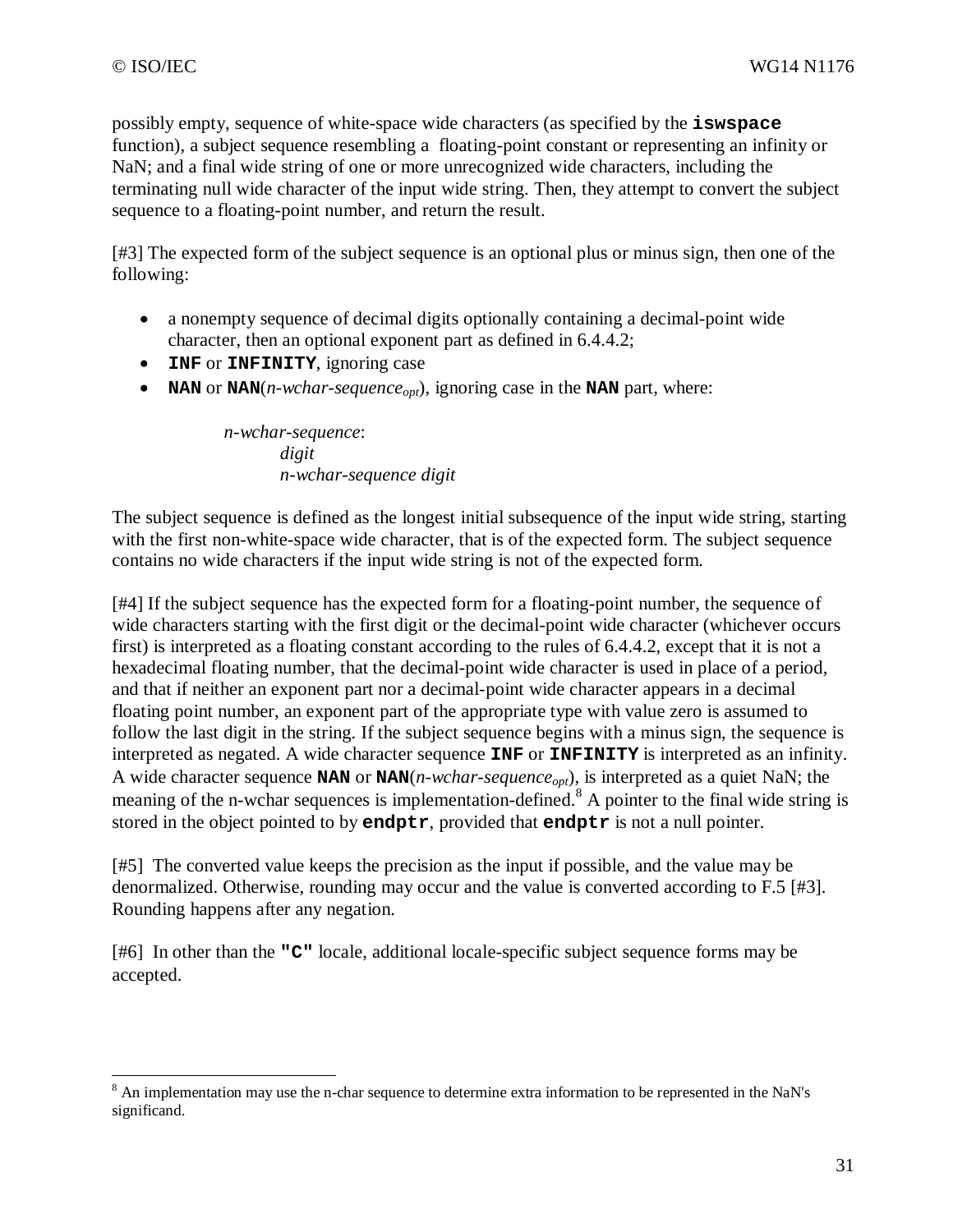[#7] If the subject sequence is empty or does not have the expected form, no conversion is performed; the value of **nptr** is stored in the object pointed to by **endptr**, provided that **endptr** is not a null pointer.

#### **Recommended practice**

[#8] If the subject sequence has the decimal form and at most **DEC128\_MANT\_DIG** (defined in **<float.h>**) significant digits, the result should be correctly rounded. If the subject sequence *D* has more than **DEC128** MANT DIG significant digits, consider the two bounding, adjacent decimal strings  $L$  and  $U$ , both having **DEC128** MANT **DIG** significant digits, such that the values of *L*, *D*, and *U* satisfy  $L \le D \le U$ . The result should be one of the (equal or adjacent) values that would be obtained by correctly rounding *L* and *U* according to the current rounding direction, with the extra stipulation that the error with respect to *D* should have a correct sign for the current rounding direction.

#### **Returns**

[#9] The functions return the converted value, if any. If no conversion could be performed, the value +0.E0dd is returned. If the correct value is outside the range of representable values, plus or minus **HUGE\_VAL\_D64**, **HUGE\_VAL\_D32**, or **HUGE\_VAL\_D128** is returned (according to the return type and sign of the value), and the value of the macro **ERANGE** is stored in **errno**. If the result underflows (7.12.1), the functions return a value whose magnitude is no greater than the smallest normalized positive number in the return type; whether **errno** acquires the value **ERANGE** is implementation-defined.

### **9.8 Type-generic macros <tgmath.h>**

All new functions added to **<math.h>** are subjected to the same requirement as specified in C99 7.22 to provide support for *type-generic* macro expansion. When one of the arguments is a decimal floating type, use of the type-generic macro invokes a function whose parameters have the types determined as follows:

If there is more than one real floating type arguments, usual arithmetic conversions are applied to the real floating type arguments so that they have compatible types. Then,

- If any argument has type **\_Decimal128**, the type determined is **\_Decimal128**.
- Otherwise, if any argument has type **Decimal64**, the type determined is **Decimal64**.
- Otherwise, if any argument has type **\_Decimal32**, the type determined is **\_Decimal32**.
- Otherwise, the specification in C99 7.22 paragraph 3 applies.

#### EXAMPLE

| pow(2,3.f) | // expands to $pow(2.f,3.f)$ , the double version of pow                  |
|------------|---------------------------------------------------------------------------|
|            | $pow(2,3DF)$ // expands to powd32(2DF,3DF), the _Decimal32 version of pow |